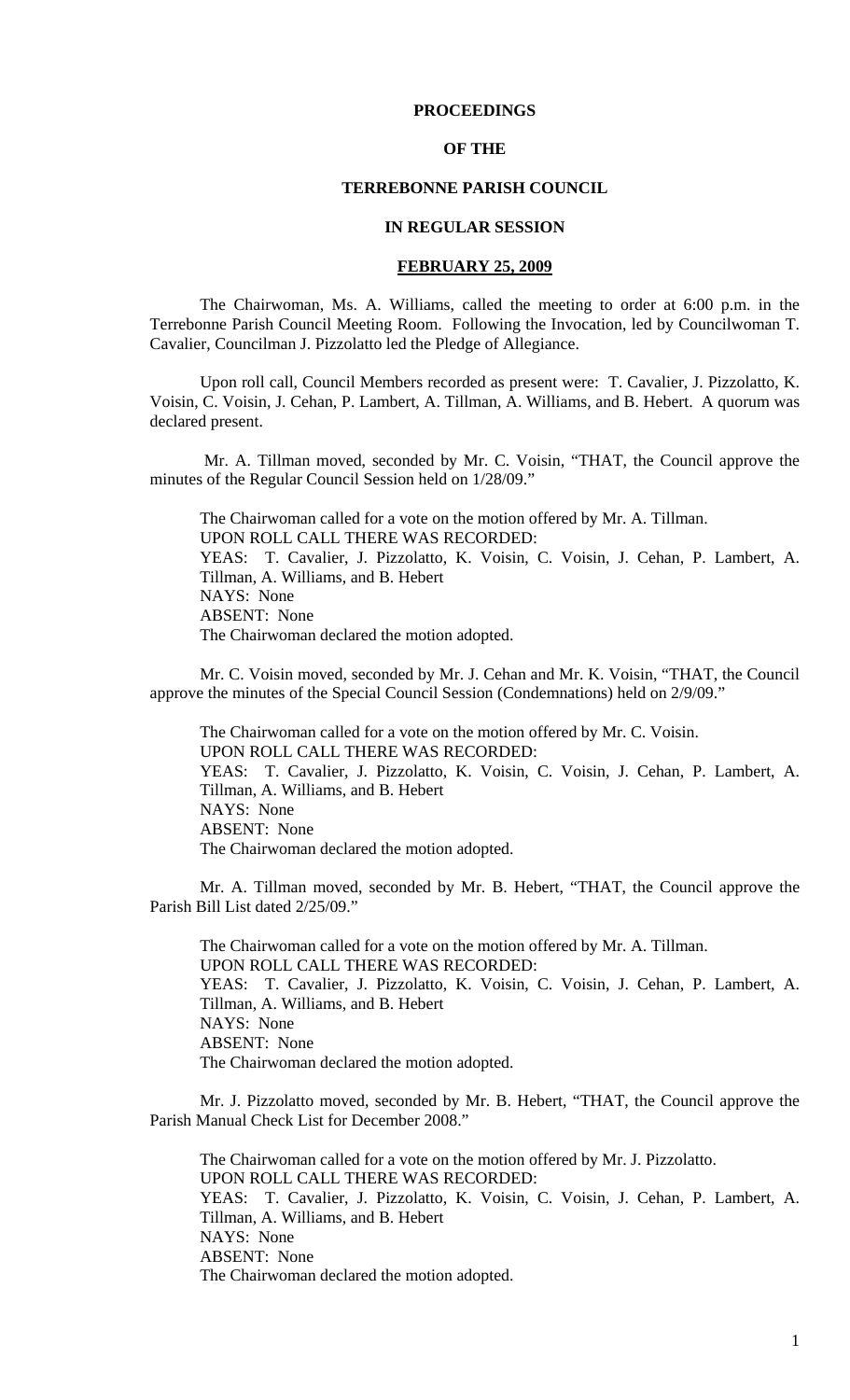The Chairwoman recognized Mr. Tony Alford, Terrebonne Levee & Conservation District Board President, who explained the steps taken so far to aggressively move forward with the Morganza to the Gulf Hurricane Protection Project. He explained the need for the proposed revision to the previously approved allocation of sales tax funds.

The Chairwoman recognized Mr. Windell Curole, Terrebonne Levee & Conservation District Interim Director, who explained the budget of the Levee District and the revised proposal for allocation of sales tax funds to provide detailed engineering and permits to work towards providing substantial flood protection for Terrebonne Parish.

OFFERED BY: Mr. C. Voisin. SECONDED: Unanimously.

RESOLUTION NO. 09-090

A RESOLUTION APPROVING AND SUPPORTING A REVISION TO THE APPROVED 2009 TERREBONNE LEVEE AND CONSERVATION DISTRICT BUDGET FOR THE PURPOSE OF PROCEEDING WITH ADDITIONAL WORK APPROVED BY THE STATE OF LOUISIANA WITHIN THE SCOPE OF THE MORGANZA TO THE GULF HURRICANE PROTECTION PROJECT

WHEREAS, the TERREBONNE PARISH CONSOLIDATED GOVERNMENT and the TERREBONNE LEVEE AND CONSERVATION DISTRICT have worked in partnership on the Morganza to the Gulf Hurricane Protection Project since 2001, and

WHEREAS, since 2002, the TERREBONNE PARISH CONSOLIDATED GOVERNEMENT has collected a ¼ sales tax to be used as a local match to advance the Morganza to the Gulf Project, and

WHEREAS, the TERREBONNE PARISH CONSOLIDATED GOVERNMENT and TERREBONNE LEVEE AND CONSERVATION DISTRICT have executed a local services agreement to expend the dollars collected for the project, and

WHEREAS, as part of this local services agreement the TERREBONNE PARISH CONSOLIDATED GOVERNMENT must approve expenditures from this sales tax fund as part of its annual budget, and

 WHEREAS, on October 8, 2008, following a presentation by Levee District Interim Director Windell Curole on a general listing of expenditures and projects to be undertaken by the District, the Terrebonne Parish Council voted unanimously to approve the 2008 Sales Tax Budget of the Terrebonne Levee and Conservation District, and

 WHEREAS, the State of Louisiana has recently provided significant additional dollars to the TERREBONNE LEVEE AND CONSERVATION DISTRICT for the Morganza to the Gulf project, and

WHEREAS, as a result of these additional dollars, the TERREBONNE LEVEE AND CONSERVATION DISTRICT has initiated design of several new features along the Morganza Project to further and more promptly enhance the protection of the citizens and properties of this parish, and

WHEREAS, this new work requires a revision to the previously approved expenditure of sales tax funds to comply with the terms of the local services agreement between TERREBONNE PARISH CONSOLIDATED GOVERNMENT and TERREBONNE LEVEE AND CONSERVATION DISTRICT, and

WHEREAS, the TERREBONNE LEVEE AND CONSERVATION DISTRICT has prepared the necessary budget amendment, for adoption by its Board of Commissioners, to provide for preliminary engineering reports for Levee Reaches E, F, G, H-1, H-2, and J-3, and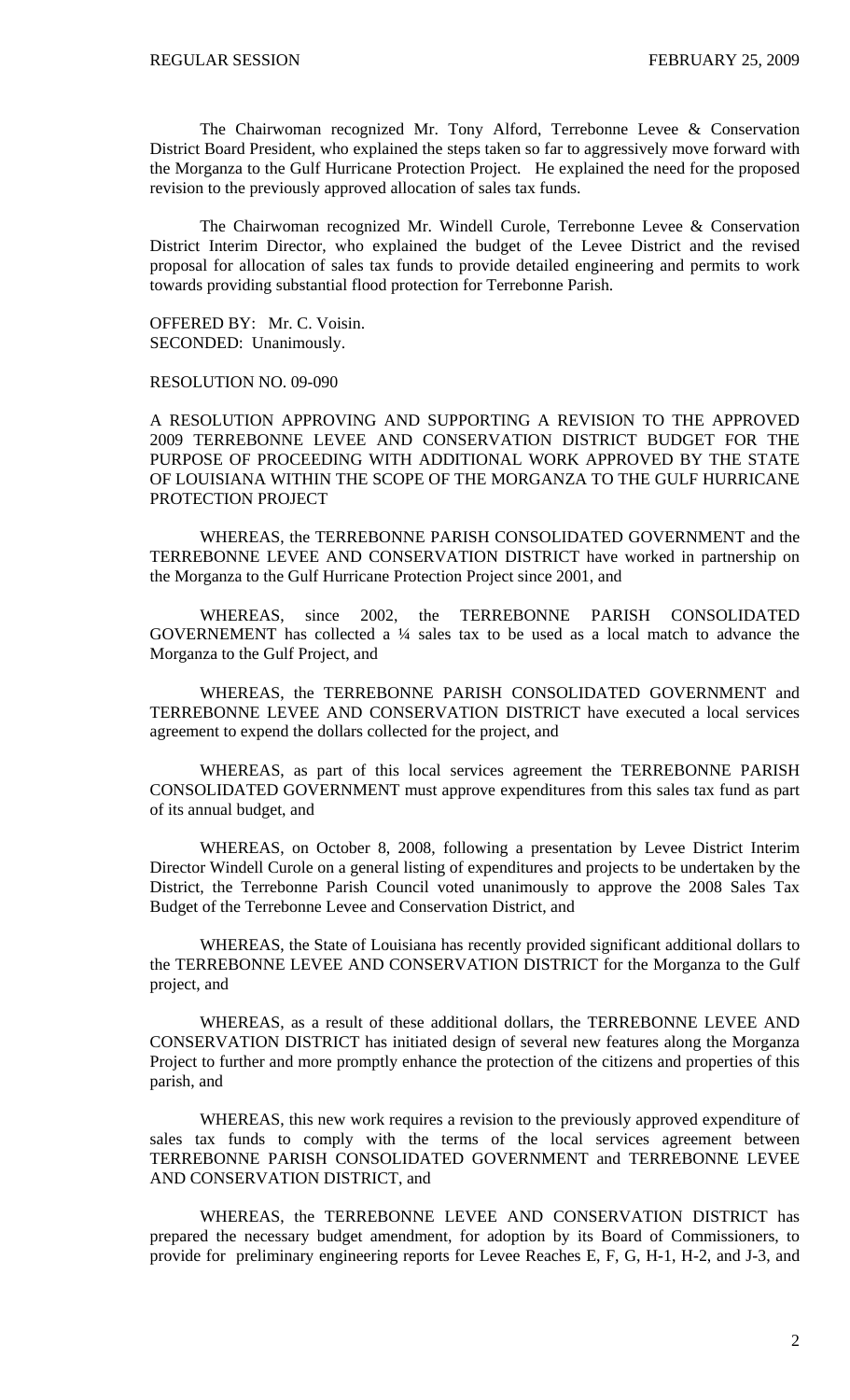for movable barge structures at Bayou Grand Caillou, Houma Navigation Canal, Placid Canal, Bush Canal, and Bayou Pointe Aux Chenes, which is attached hereto as Exhibit A;

 NOW, THEREFORE BE IT RESOLVED by the Terrebonne Parish Council**,** on behalf of the Terrebonne Parish Consolidated Government, that the Council hereby approves and supports a revision to the previously sales tax allocation for the Levee District so as to allow for expenditures related to the preparation of Preliminary Engineering Reports for Levee Reaches E, F, G, H-1, H-2, and J-3; and for movable barge structures at Bayou Grand Caillou, Houma Navigation Canal, Placid Canal, Bush Canal, and Bayou Pointe Aux Chenes.

THERE WAS RECORDED:

YEAS: T. Cavalier, J. Pizzolatto, K. Voisin, C. Voisin, J. Cehan, P. Lambert, A. Tillman, A. Williams and B. Hebert. NAYS: None. ABSTAINING: None. ABSENT: None. The Chairwoman declared the resolution adopted on this, the  $25<sup>th</sup>$  day of February, 2009.

\* \* \* \* \* \* \* \* \*

Upon questioning by Councilman K. Voisin, Mr. Curole explained that detailed engineering is done to get to the construction phase and the proposed changes are not for any type of study. He stated that the big issue is to obtain permits. He stated that if they can have some real success with permits, a lot more work can be done on the ground within a year. He stated that for the J-2 reach levee, a contractor should be on site this summer.

Councilman P. Lambert stated that the interim levee is right behind the Montegut Middle School and when the J-2 project is completed the levee will be moved about five miles away from the school.

Councilman C. Voisin requested the Parish President to consider speaking with Terrebonne Parish's Legislative and Congressional Delegations regarding utilizing CDBG funding along with the Terrebonne Levee District funding to place a barge to provide some protection in the Houma Navigation Canal and Bayou Grand Caillou at the Morganza footprint.

OFFERED BY: Mr. B. Hebert. SECONDED BY: Mr. J. Cehan.

#### RESOLUTION NO. 09-091

 NOW, THEREFORE BE IT RESOLVED by the Terrebonne Parish Council, on behalf of the Terrebonne Parish Consolidated Government, that the Parish President's appointment of the team of Shaw, Inc., Dr. Joseph Suhayda, and Morris P. Hebert, Inc. to prepare a technical appeal to the implementation of the DFIRM maps being proposed by FEMA, is hereby ratified subject to the approval of a budgetary ordinance; and,

 BE IT FURTHER RESOLVED that the Parish President is authorized, at his sole discretion, to negotiate and execute professional services agreements with said consulting team.

THERE WAS RECORDED: YEAS: T. Cavalier, J. Pizzolatto, K. Voisin, C. Voisin, J. Cehan, P. Lambert, A. Tillman, A. Williams and B. Hebert. NAYS: None. ABSTAINING: None. ABSENT: None. The Chairwoman declared the resolution adopted on this, the  $25<sup>th</sup>$  day of February, 2009.

\* \* \* \* \* \* \* \* \*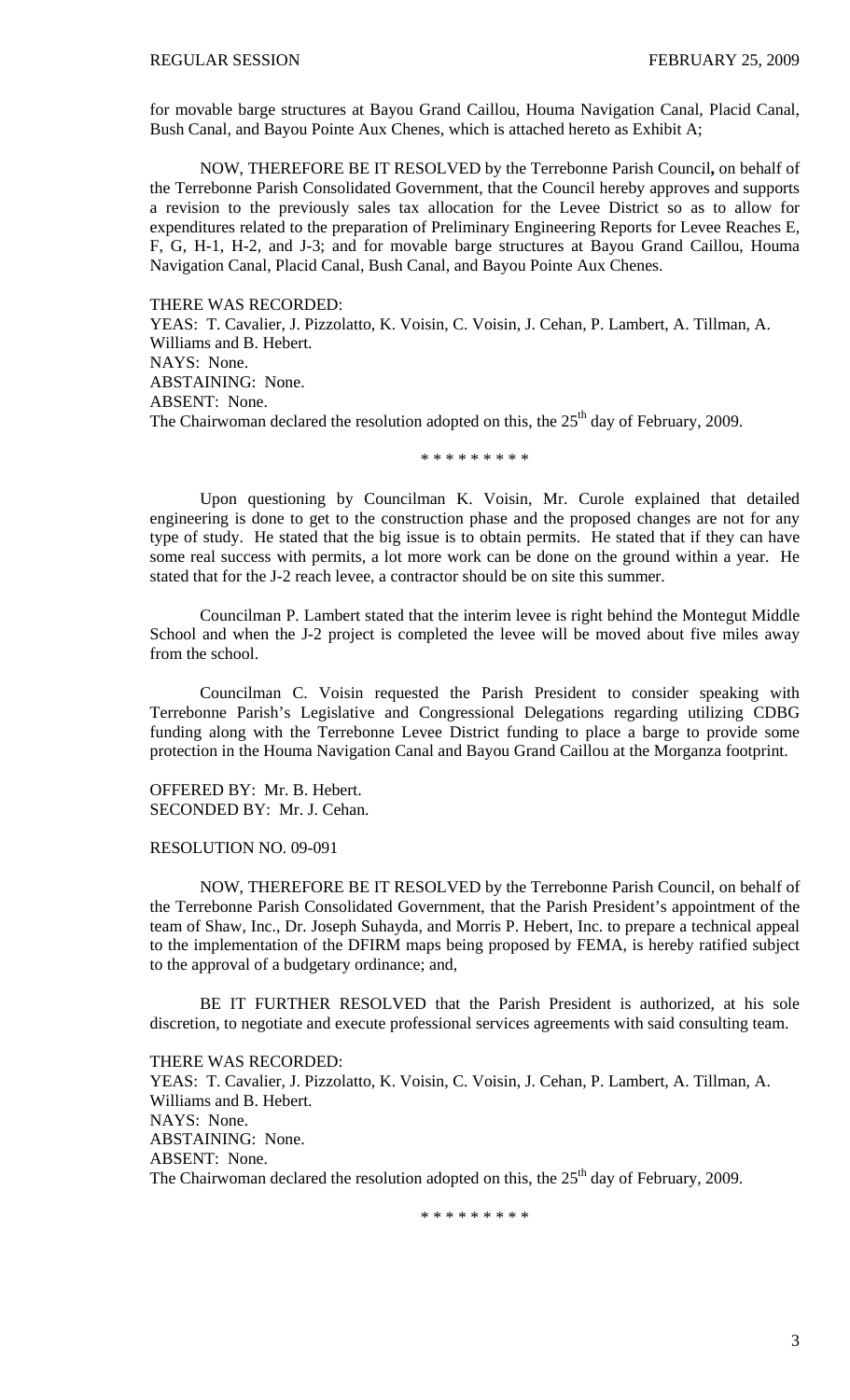OFFERED BY: Mr. C. Voisin. SECONDED BY: Mr. P. Lambert.

RESOLUTION NO. 09-092

RESOLUTION AUTHORIZING THE PRESIDENT OF THE TERREBONNE CONSOLIDATED GOVERNMENT TO EXECUTE THOSE DOCUMENTS AND AGREEMENTS REQUIRED IN CONNECTION WITH THE APPLICATION FOR A CDBG DISASTER RECOVERY GRANT THROUGH THE LOUISIANA RECOVERY AUTHORITY AND OFFICE OF COMMUNITY DEVELOPMENT AND NAMING THE TERREBONNE CONSOLIDATED GOVERNMENT AS THE AUTHORIZED REPRESENTATIVIE AND TO CERTIFY THAT THE URGENT NEEDS NATIONAL POLICY OBJECTIVE IS BEING MET.

WHEREAS, the Terrebonne Parish Consolidated Government is making application for a Community Development Block Grant (CDBG) Disaster Recovery Grant from the Louisiana Recovery Authority/Office of Community Development; and

WHEREAS, in order to apply for such a grant, the Terrebonne Parish Consolidated Government must submit a CDBG application package in compliance with HUD Program Regulations; and

WHEREAS, such regulations require the Terrebonne Parish Consolidated Government to provide as part of such package a certified copy of a resolution which authorizes submission of the application and which designates authorized representatives to sign the application and to be the authorized representatives for the project; and

WHERAS, such regulations require the Terrebonne Parish Consolidated Government to certify that the activity for which CDBG funds are being requested is designed to alleviate existing conditions which pose a serious and immediate threat to the health or welfare of the community; which are of recent origin or which recently became urgent, and the Terrebonne Parish Consolidated Government unable to finance the activity on its own, and that no other funds are available.

NOW, THEREFORE, BE IT RESOLVED by the Terrebonne Parish Council, on behalf of the Terrebonne Parish Consolidated Government:

 SECTION 1: That the submission of a CDBG application package is hereby authorized, with the proceeds from such grant to be used to finance and implement the Houma Marina Safe Harbor Project.

 SECTION 2: That the President being the chief executive officer of the Terrebonne Parish Consolidated Government, is hereby authorized to be the authorized representative for the project and as such is authorized to file an application and/or all associated documentation and any amendments for a CDBG Disaster Recovery Grant on behalf of the Terrebonne Parish Consolidated Government with full authority to execute all documents pertaining to the project.

 SECTION 3: That Mr. Michel H. Claudet, President, of the Terrebonne Parish Consolidated Government is hereby authorized to certify that the activity for which CDBG funds are being requested is designed to alleviate existing conditions which pose a serious and immediate threat to the health or welfare of the community; are of recent origin or which recently became urgent and that the Terrebonne Parish Consolidated Government is unable to finance the activity on its own and there are no other funds available.

THERE WAS RECORDED: YEAS: T. Cavalier, J. Pizzolatto, K. Voisin, C. Voisin, J. Cehan, P. Lambert, A. Tillman, A. Williams and B. Hebert. NAYS: None. ABSTAINING: None. ABSENT: None. The Chairwoman declared the resolution adopted on this, the  $25<sup>th</sup>$  day of February, 2009.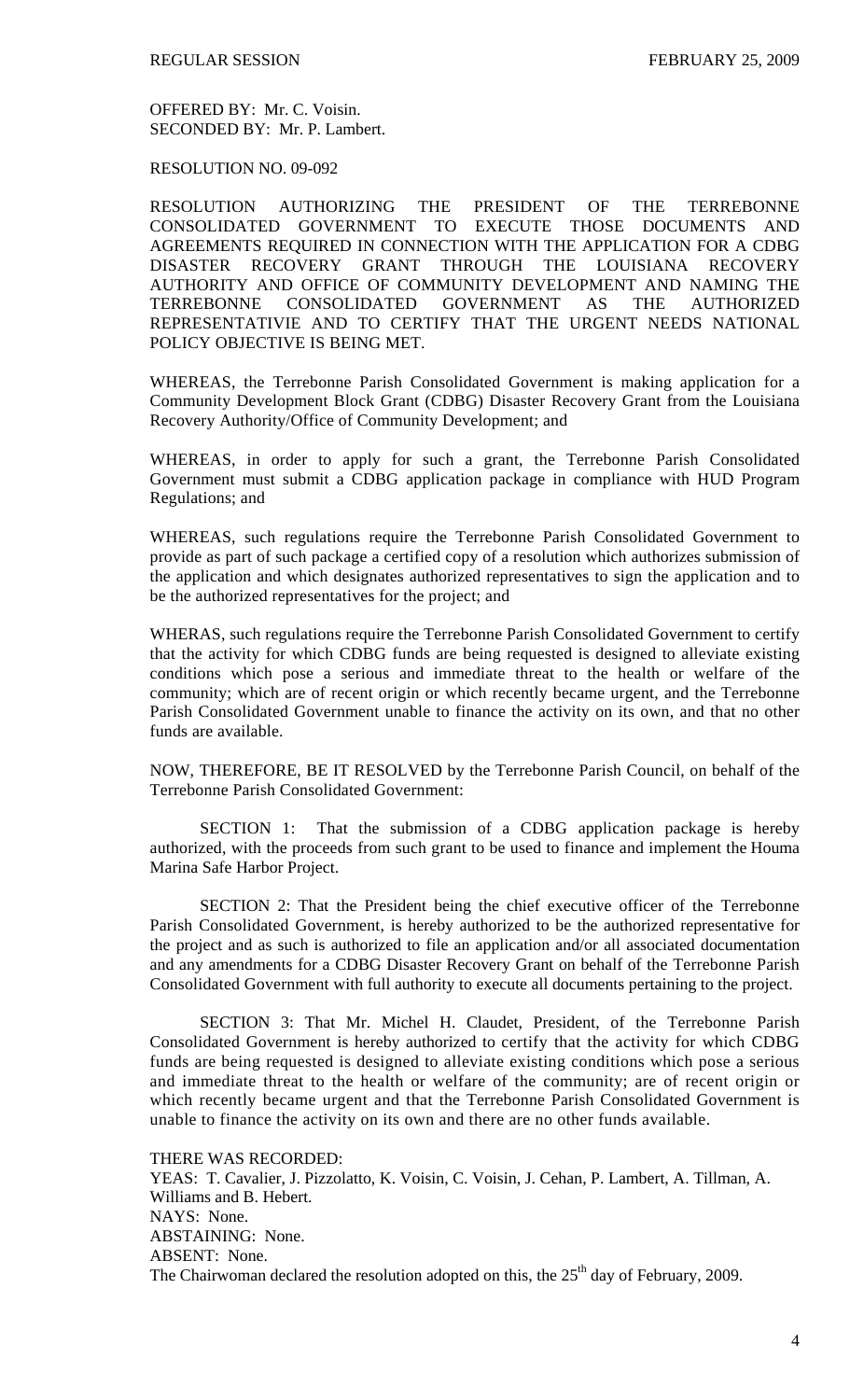\* \* \* \* \* \* \* \* \*

The following resolution was offered by Mr. Clayton J. Voisin and seconded by Mr.

Pete Lambert:

#### **RESOLUTION NO. 09-093**

A resolution approving the holding of an election in Recreation District No. 10 of the Parish of Terrebonne, State of Louisiana, on Saturday, May 2, 2009, to authorize the continuation of a special tax therein.

WHEREAS, the Board of Commissioners of Recreation District No. 10 of the Parish of Terrebonne, State of Louisiana (the "Governing Authority"), acting as the governing authority of Recreation District No. 10 of the Parish of Terrebonne, State of Louisiana (the "District"), adopted a resolution on February 17, 2009, calling a special election in the District on Saturday, May 2, 2009, to authorize the continuation of a special tax therein; and

WHEREAS, the governing authority of the District has requested that this Parish Council, acting as the governing authority of the Parish of Terrebonne, State of Louisiana, give its consent and authority for the District to hold the aforesaid election, and in the event that the election carries to continue to levy and collect the special tax provided for therein; and

WHEREAS, as required by Article VI, Section 15 of the Constitution of the State of Louisiana of 1974, it is now the desire of this Parish Council to approve the holding of said election and in the event that the election carries, to continue to levy and collect the special tax provided for therein;

NOW, THEREFORE, BE IT RESOLVED by the Parish Council of the Parish of

Terrebonne, State of Louisiana, acting as the governing authority of said Parish, that:

SECTION 1. In compliance with the provisions of Article VI, Section 15 of the constitution of the State of Louisiana of 1974, and in accordance with the request of the Board of Commissioners of Recreation District No. 10 of the Parish of Terrebonne, State of Louisiana, this Parish Council hereby approves the holding of an election in the District, on Saturday, May 2, 2009, at which election there will be submitted the following proposition, to-wit:

### MILLAGE CONTINUATION PROPOSITION

Summary: Authority to continue to levy a 10-year 11.45 mills property tax for acquiring, constructing, improving, maintaining and operating recreation facilities for Recreation District No. 10 of the Parish of Terrebonne, State of Louisiana, including the purchase of equipment therefor.

Shall Recreation District No. 10 of the Parish of Terrebonne, State of Louisiana (the "District"), continue to levy an eleven and forty-five hundredths (11.45) mills tax on all property subject to taxation in said District for a period of ten (10) years, beginning with the year 2009 and ending with the year 2018 (an estimated \$500,000 reasonably expected at this time to be collected from the levy of the tax for an entire year), for the purpose of acquiring, constructing, maintaining and operating recreation facilities for the District, including the purchase of equipment therefor?

SECTION 2. In the event the election carries, this Parish Council does hereby further consent to and authorize the District to continue to levy and collect the special tax provided for therein.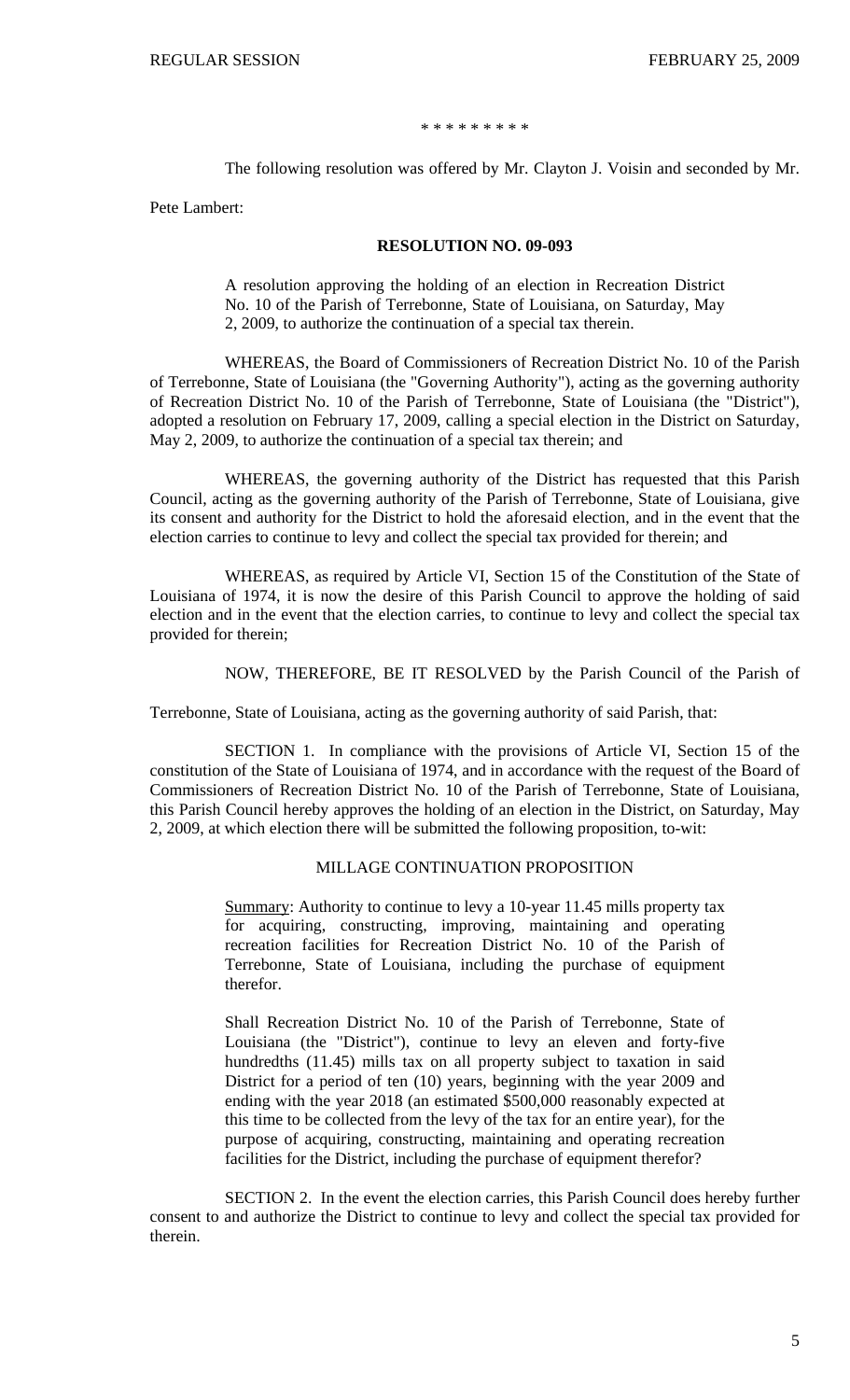This resolution having been submitted to a vote, the vote thereon was as follows:

YEAS: Teri C. Cavalier, Johnny Pizzolatto, Kevin Voisin, Clayton J. Voisin, Joey Cehan, Pete Lambert, Alvin Tillman, Arlanda Williams and Billy Hebert.

NAYS: NONE.

ABSENT: NONE.

And the resolution was declared adopted on this, the  $25<sup>th</sup>$  day of February, 2009.

\* \* \* \* \* \* \* \* \* \*

 Councilman K. Voisin expressed his concerns relative to having only one item on a ballot and the expense incurred.

 The Chairwoman recognized Mr. Chester Voisin, Recreation District No. 10 Board Secretary-Treasurer, who stated that the cost of this election is about \$4,000. and it is necessary that the resolution be adopted tonight to meet the state election deadline. He stated that it is just a renewal of the existing tax.

 Councilman J. Pizzolatto requested the Council Clerk to send a letter to all the taxing districts asking them to plan their tax elections early on in order not to hold one tax election in one district.

OFFERED BY: Mr. J. Cehan. SECONDED BY: Mr. B. Hebert.

RESOLUTION NO. 09-094

A resolution ratifying the Parish President's appointment of Shaw Coastal, Inc to provide engineering services relative to completing the plan and specification finalization, bidding, negotiating, construction administration and resident project representation of the LaCache Landfill Closure Project.

 WHEREAS, Terrebonne Parish Consolidated Government, Department of Utilities, is in need of engineering services relative to completing the plan and specification finalization, bidding, negotiating, construction administration and resident project representation of the LaCache Landfill Closure Project, and

WHEREAS, Shaw Coastal, Inc has proposed to provide such services, and

 WHEREAS, it has been determined that the proposal of Shaw Coastal, Inc is suitable to fulfill the Department's need, and

 WHEREAS, the Parish President has appointed Shaw Coastal, Inc to provide engineering services relative to completing the plan and specification finalization, bidding, negotiating, construction administration and resident project representation of the LaCache Landfill Closure Project.

NOW THEREFORE BE IT RESOLVED, by the Terrebonne Parish Council, on behalf of the Terrebonne Parish Consolidated Government, that the Parish President's appointment of Shaw Coastal, Inc to provide engineering services be, and is hereby, ratified, and

BE IT FURTHER RESOLVED, that the Parish President and all other appropriate parties be, and they are hereby authorized to execute any and all contract documents associated therewith.

#### THERE WAS RECORDED:

YEAS: T. Cavalier, J. Pizzolatto, K. Voisin, C. Voisin, J. Cehan, P. Lambert, A. Tillman, A. Williams and B. Hebert.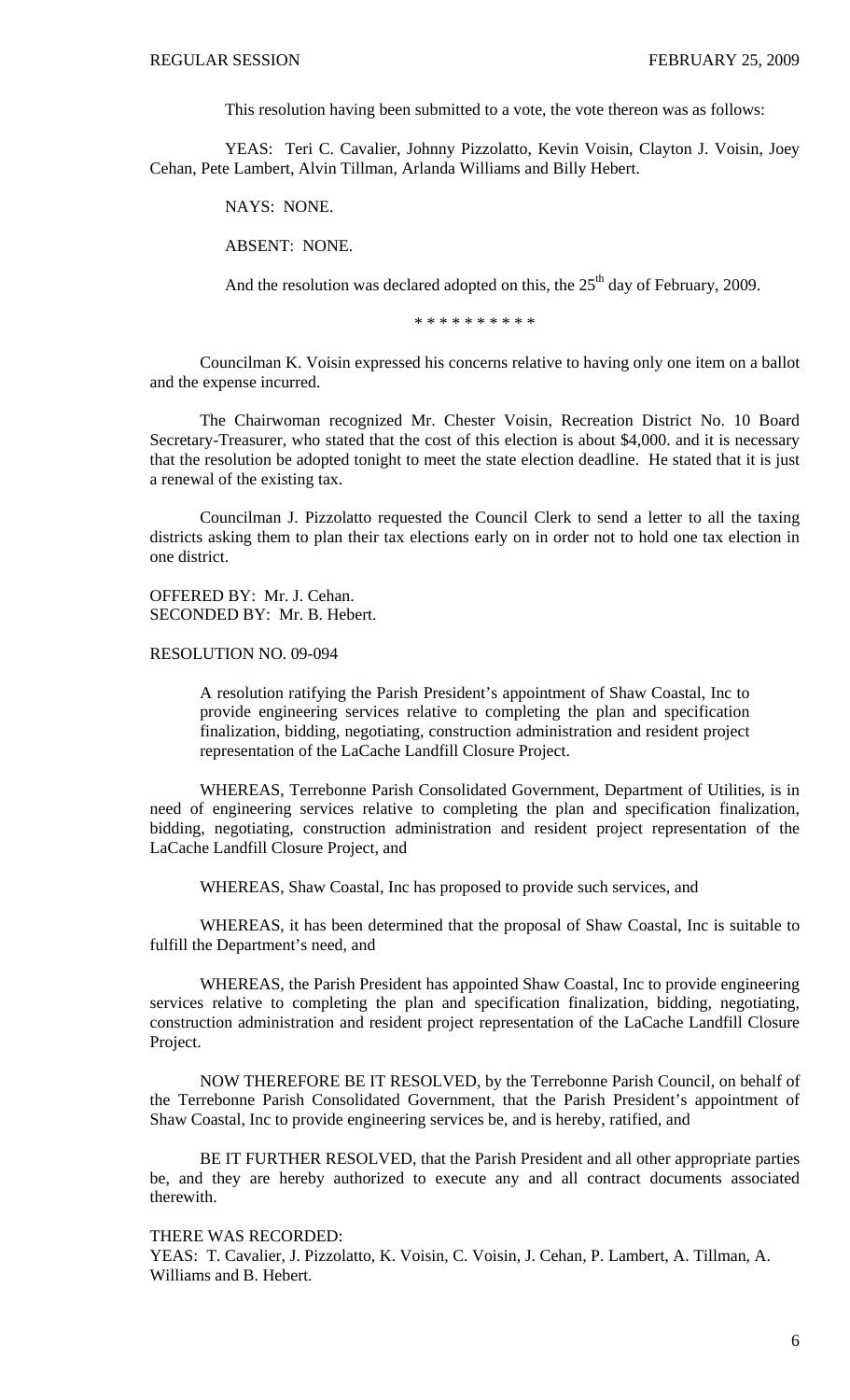NAYS: None. ABSTAINING: None. ABSENT: None. The Chairwoman declared the resolution adopted on this, the  $25<sup>th</sup>$  day of February, 2009.

\* \* \* \* \* \* \* \* \*

OFFERED BY: Mr. A. Tillman. SECONDED BY: Mr. K. Voisin.

# RESOLUTION NO. 09-095

A RESOLUTION AUTHORIZING THE PARISH PRESIDENT TO ENTER INTO THE REQUIRED COOPERATIVE ENDEAVOR AGREEMENT WITH THE LA DIVISION OF ADMINISTRATION, OFFICE OF COMMUNITY DEVELOPMENT—DISASTER RECOVERY UNIT TO SECURE COMMUNITY DEVELOPMENT BLOCK GRANT (CDBG) DISASTER RECOVERY FUNDS; TO UTILIZE THE STATE'S ADMINISTRATIVE CONSULTANT, HUNT, GUILLOT & ASSOCIATES, LLC, TO ADMINISTER THE PROGRAM ON BEHALF OF THE TERREBONNE PARISH CONSOLIDATED GOVERNMENT; AND, TO AUTHORIZE THE PRESIDENT TO SIGN ANY AND ALL DOCUMENTS REQUIRED IN THE SUBMISSION OF THE REQUIRED APPLICATION AND SUBSEQUENT ADMINISTRATION OF THE PROGRAM.

WHEREAS, the Terrebonne Parish Consolidated Government will submit the required application to the Louisiana Division of Administration, Office of Community Development— Disaster Recovery Unit to secure its appropriation of Community Development Block Grant (CDBG) Disaster Recovery funding; and

WHEREAS, implementation of the program requires completion of the required application and subsequent administration of the grant program in accordance with all CDBG regulations; and

WHEREAS, utilization of the State's administrative consultant, Hunt, Guillot, & Associates, LLC, allows the Terrebonne Parish Consolidated Government to allocate 100% of its funding to the project, as opposed to funding administrative services from its allocation, if another administrator is selected; and

WHEREAS, submission of the application and subsequent administration of the grant program requires the execution of numerous forms and documents,

NOW, THEREFORE BE IT RESOLVED by the Terrebonne Parish Council, on behalf of the Terrebonne Parish Consolidated Government, that Parish President [Michel H. Claudet](http://www.tpcg.org/view.php?f=administration&p=pres_bio) be hereby authorized to enter into the required Cooperative Endeavor Agreement with the LA Division of Administration, Office of Community Development—Disaster Recovery Unit to secure Community Development Block Grant (CDBG) Disaster Recovery funds and to sign any and all documents required in the submission of the required application and subsequent administration of the program.

BE IT FURTHER RESOLVED that the Terrebonne Parish Consolidated Government will utilize the State's administrative consultant, Hunt, Guillot & Associates, LLC, to administer the program on behalf of the Terrebonne Parish Consolidated Government.

THERE WAS RECORDED: YEAS: T. Cavalier, J. Pizzolatto, K. Voisin, C. Voisin, J. Cehan, P. Lambert, A. Tillman, A. Williams and B. Hebert. NAYS: None. ABSTAINING: None. ABSENT: None. The Chairwoman declared the resolution adopted on this, the  $25<sup>th</sup>$  day of February, 2009.

\* \* \* \* \* \* \* \* \*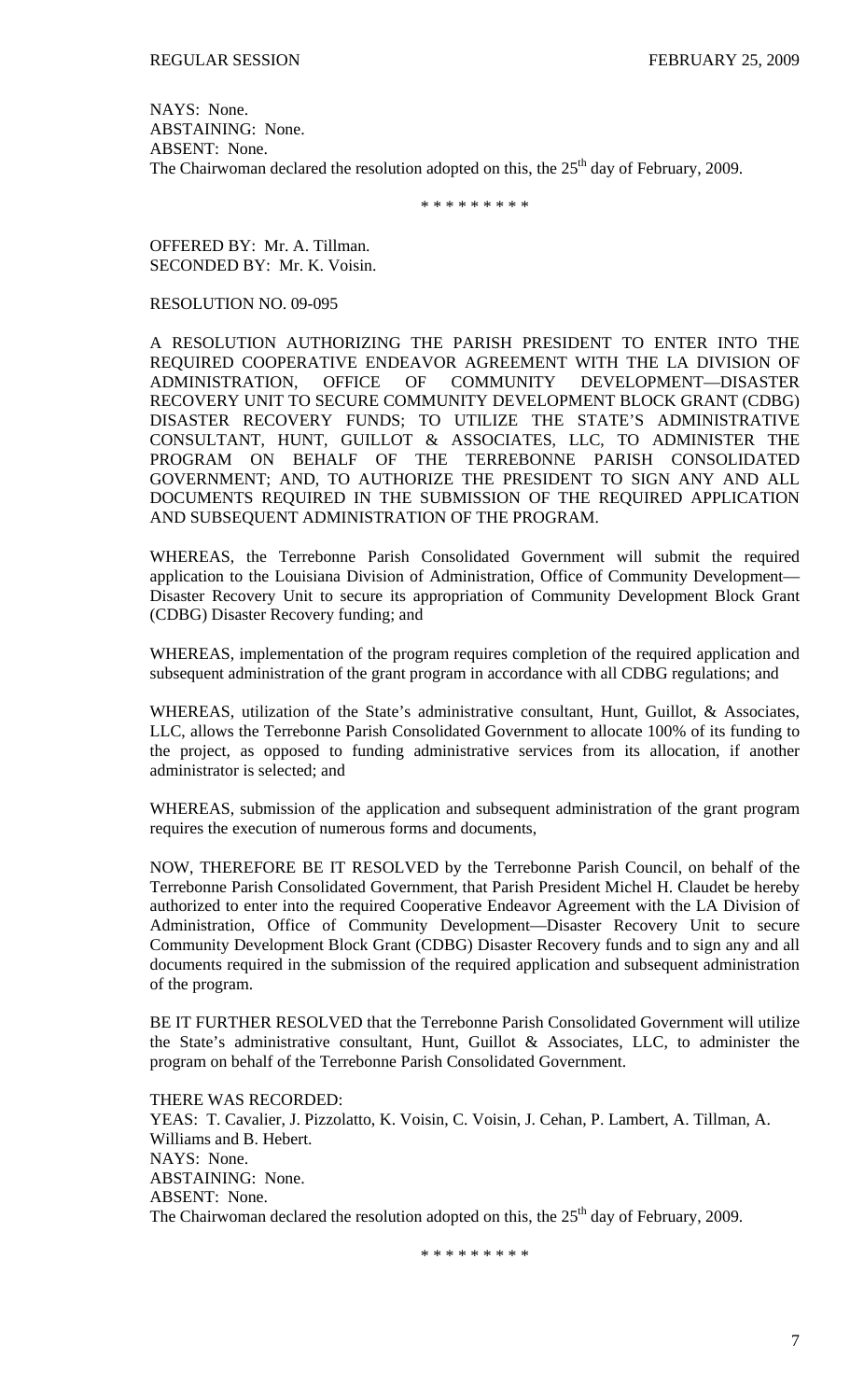OFFERED BY: Ms. T. Cavalier. SECONDED BY: Mr. J. Cehan.

RESOLUTION NO. 09-096

A Resolution giving Notice of Intent to adopt an Ordinance to dedicate and accept the maintenance/operation of the street(s), drainage servitudes, and rights-of-way for "ACADIAN VILLA SUBDIVISION, ADDENDUM NO. 2, PHASE A" and to incorporate "GABRETEN LANE" and the extension of "ACADIAN VILLA STREET" into the Enhanced 911 Emergency Response System for the purpose of providing a better means of locating addresses.

THEREFORE, BE IT RESOLVED by the Terrebonne Parish Council, on behalf of the Terrebonne Parish Consolidated Government, that Notice of Intent is given for adopting an ordinance to dedicate and accept the maintenance/operation of the street(s), drainage servitudes, and rights-of-way for "ACADIAN VILLA SUBDIVISION, ADDENDUM NO. 2, PHASE A" and to incorporate "GABRETEN LANE" and the extension of "ACADIAN VILLA STREET" into the Enhanced 911 Emergency Response System for the purpose of providing a better means of locating addresses; and,

BE IT FURTHER RESOLVED that a public hearing on said ordinance be called for Wednesday, March 11, 2009.

THERE WAS RECORDED: YEAS: T. Cavalier, J. Pizzolatto, K. Voisin, C. Voisin, J. Cehan, P. Lambert, A. Tillman, A. Williams and B. Hebert. NAYS: None. ABSTAINING: None. ABSENT: None. The Chairwoman declared the resolution adopted on this, the  $25<sup>th</sup>$  day of February, 2009.

\* \* \* \* \* \* \* \* \*

 Mr. C. Voisin moved, seconded by Mr. J. Cehan, "THAT, the Council introduce an ordinance to authorize the acquisition of sites and/or servitudes required for the Terrebonne Non-Federal Levee Project, authorized pursuant to P.L. 109-234; to authorize the Parish President to execute any and all documents necessary to acquire sites and/or servitudes for said purposes, and to authorize the Parish Legal Staff to commence expropriation proceedings in the event the sites and/or servitudes cannot be obtained conventionally; and call a public hearing on March 11, 2009 at 6:30 p.m."

 Upon questioning by Councilman B. Hebert, Capital Projects Administrator A. Levron stated that the "non-federal" levees are in Dulac.

 Upon questioning by Councilman C. Voisin, Mr. Levron stated that construction began in February, the site is currently being cleared, and the hauling operation is being geared up. He stated that there were some land rights issues and the proposed ordinance will help resolve those issues.

 The Chairwoman called for a vote on the motion offered by Mr. C. Voisin. UPON ROLL CALL THERE WAS RECORDED: YEAS: T. Cavalier, J. Pizzolatto, K. Voisin, C. Voisin, J. Cehan, P. Lambert, A. Tillman, A. Williams, and B. Hebert NAYS: None ABSENT: None The Chairwoman declared the motion adopted.

 Mr. C. Voisin moved, seconded by Mr. A. Tillman, "THAT, the Council introduce an ordinance that will amend the 2009 Budget to fund the Digital Flood Insurance Rate Maps (DFIRM) and call a public hearing on March 11, 2009 at 6:30 p.m."

The Chairwoman called for a vote on the motion offered by Mr. C. Voisin.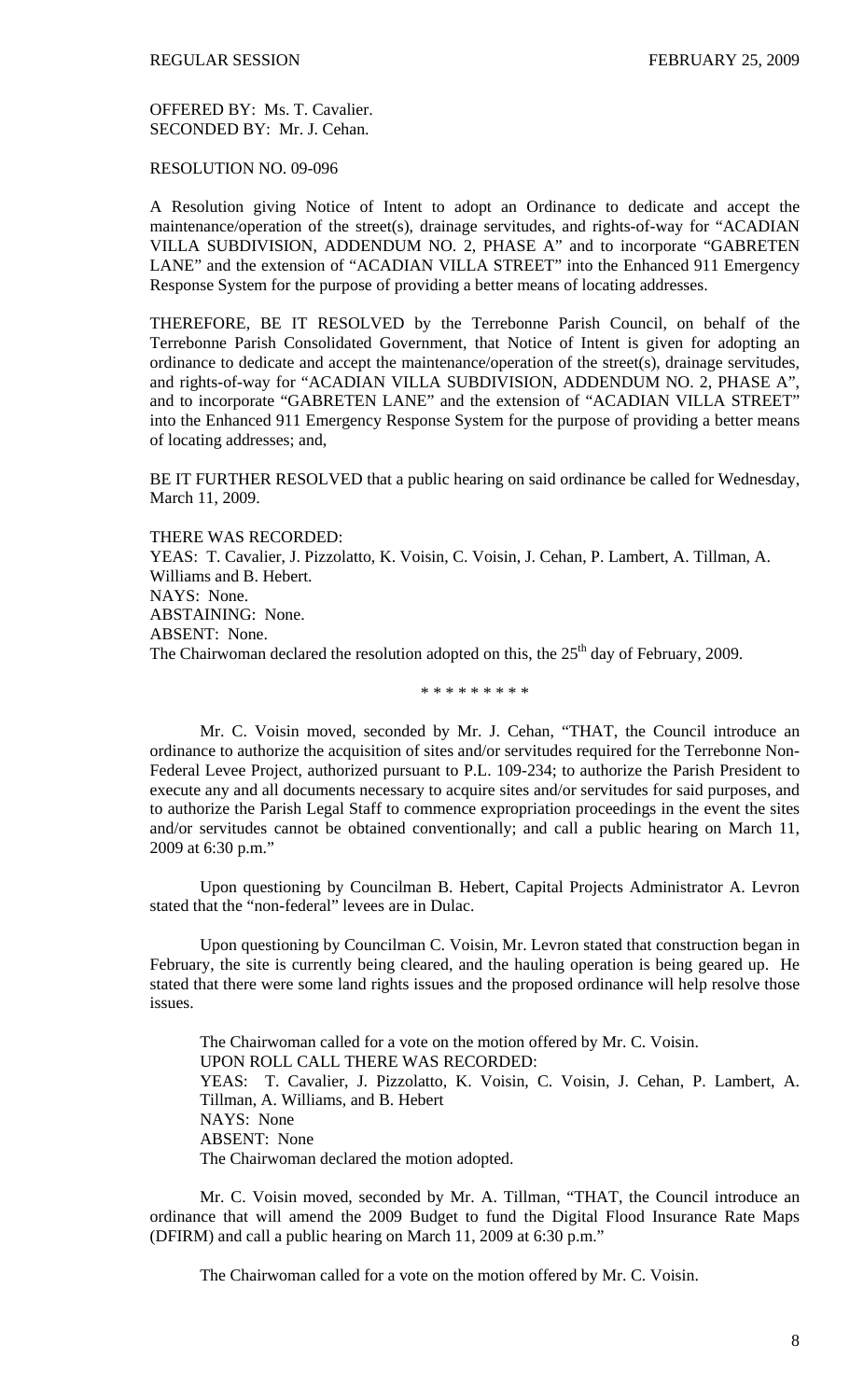UPON ROLL CALL THERE WAS RECORDED: YEAS: T. Cavalier, J. Pizzolatto, K. Voisin, C. Voisin, J. Cehan, P. Lambert, A. Tillman, A. Williams, and B. Hebert NAYS: None ABSENT: None The Chairwoman declared the motion adopted.

 Mr. K. Voisin moved, seconded by Mr. A. Tillman, "THAT, the Council introduce an ordinance to adopt a new Parish Compensation and Classification Plan as per an independent study prepared by the Waters Consulting Group and call a public hearing on March 11, 2009 at 6:30 p.m."

 The Chairwoman called for a vote on the motion offered by Mr. K. Voisin. UPON ROLL CALL THERE WAS RECORDED: YEAS: T. Cavalier, J. Pizzolatto, K. Voisin, J. Cehan, P. Lambert, A. Tillman, A. Williams, and B. Hebert NAYS: None ABSENT: C. Voisin The Chairwoman declared the motion adopted.

 Mr. K. Voisin moved, seconded by Mr. A. Tillman, "THAT, the Council introduce an ordinance to amend the 2009 Budget to provide additional funding for the implementation of the Waters Consulting Group's Compensation Plan and call a public hearing on March 11, 2009 at 6:30 p.m." (Motion amended and voted on after discussion.)

 Upon questioning by Councilman A. Tillman, Human Resources Director D. Ortego explained that the Waters Group and Administration are recommending any employee who is not yet at the minimal level, to be placed there. He said it is also being recommended that employees above minimum, but not reached the maximum, possibly be given a 3% increase. He stated that employees who have reached the maximum level would not receive any increase. He stated that about 72% of funds to implement the Waters Study would go to the hourly employees and only 28% of funds would go to the salaried employees. He said that a lot of the focus is to raise the level of hourly employees to be a little bit competitive.

 Upon questioning by Councilman J. Pizzolatto, Chief Financial Officer J. Elfert explained that 3% of the General Fund Revenues, based on a prior year's audit, is placed into Emergency Contingency Fund. She stated that the minimum amount in the Emergency Fund is \$2,250,000. and the maximum is \$5,000,000.

 Councilwoman T. Cavalier expressed her concerns relative to the Parish not using the mechanism of job performance evaluations to award annual merit increases. She also expressed her concerns for employees receiving a penny more per hour on their anniversary date.

 Councilman B. Hebert requested that the matter be referred to committee prior to the public hearing.

 Mr. K. Voisin amended the motion, seconded by Mr. A. Tillman, "THAT, the Council introduce an ordinance to amend the 2009 Budget to provide additional funding for the implementation of the Waters Consulting Group's Compensation Plan and call a public hearing on March 11, 2009 at 6:30 p.m.; and that the matter be referred to the Policy, Procedure and Legal Committee meeting of 3/5/09, prior to the public hearing."

 Human Resources Director D. Ortego explained the various steps of the Waters Study, the first is first the implementation, second, get all employees who were substantially underpaid to the minimum, and then ultimately to follow the step program that is in the study. He said that budgetary restraints prohibited the total implementation of the entire study. He stated that there is an evaluation plan currently in effect.

 Councilman A. Tillman expressed his concerns possibly to some departments not completing the evaluations for their employees and also whether some of the department heads know how to complete them.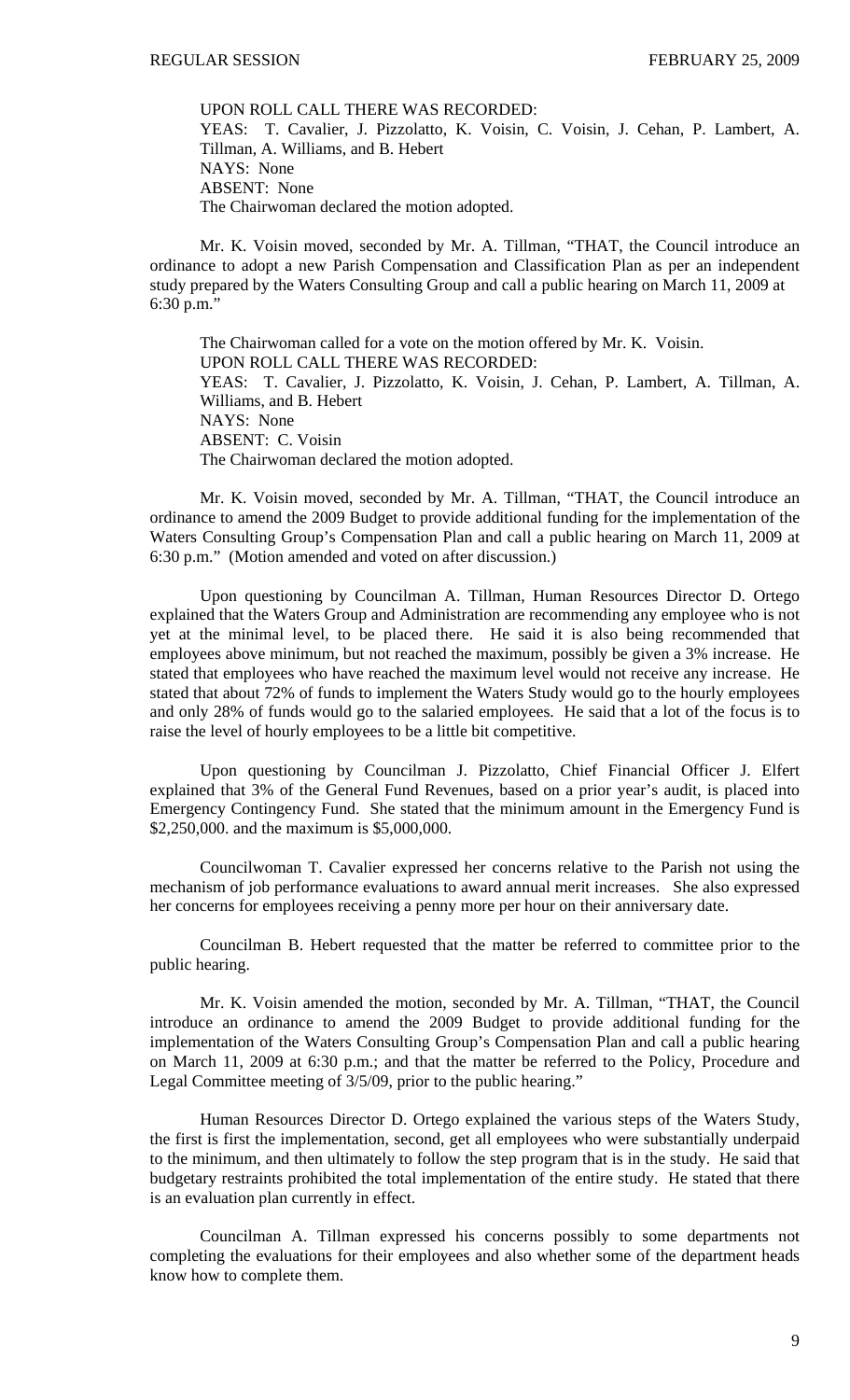Mr. D. Ortego stated that his predecessor redid the evaluation process, it is fairly simple, and if they have any questions they can contact his office for assistance.

 Upon questioning by Councilwoman T. Cavalier, Council Clerk P. Labat said that substantial changes to the proposed ordinance would require the introduction of a new ordinance.

A discussion ensued relative to the Waters Consulting Group's Compensation Plan.

 The Chairwoman called for a vote on the amended motion offered by Mr. K. Voisin. UPON ROLL CALL THERE WAS RECORDED: YEAS: T. Cavalier, K. Voisin, C. Voisin, J. Cehan, P. Lambert, A. Tillman, A. Williams, and B. Hebert NAYS: None ABSTAIN: J. Pizzolatto ABSENT: None The Chairwoman declared the motion adopted.

 Mr. B. Hebert moved, seconded by Mr. K. Voisin, "THAT, it now being 6:58 p.m., the Council open public hearings at this time."

 The Chairwoman called for a vote on the motion offered by Mr. B. Hebert UPON ROLL CALL THERE WAS RECORDED: YEAS: T. Cavalier, J. Pizzolatto, K. Voisin, C. Voisin, J. Cehan, P. Lambert, A. Tillman, A. Williams, and B. Hebert NAYS: None ABSENT: None The Chairwoman declared the motion adopted.

The Chairwoman recognized the public for comments on the following:

A. A proposed ordinance to amend the 2009 Budgeted positions to add an Administrative Technician I and delete a Laborer III in the Public Works Department, Road and Bridge Division

There were no comments from the public on the proposed ordinance.

 Mr. A. Tillman moved, seconded by Mr. J. Pizzolatto, "THAT, the Council close the aforementioned public hearing."

 The Chairwoman called for a vote on the motion offered by Mr. A. Tillman. UPON ROLL CALL THERE WAS RECORDED: YEAS: T. Cavalier, J. Pizzolatto, K. Voisin, C. Voisin, J. Cehan, P. Lambert, A. Tillman, A. Williams, and B. Hebert NAYS: None ABSENT: None The Chairwoman declared the motion adopted.

OFFERED BY: Mr. A. Tillman. SECONDED BY: Mr. J. Pizzolatto.

ORDINANCE NO. 7608

AN ORDINANCE TO AMEND THE 2009 BUDGETED POSITIONS TO ADD AN ADMINISTRATIVE TECHNICIAN I AND DELETE A LABORER III IN THE PUBLIC WORKS DEPARTMENT, ROAD AND BRIDGE DIVISION AND TO ADDRESS OTHER MATTERS RELATIVE THERETO.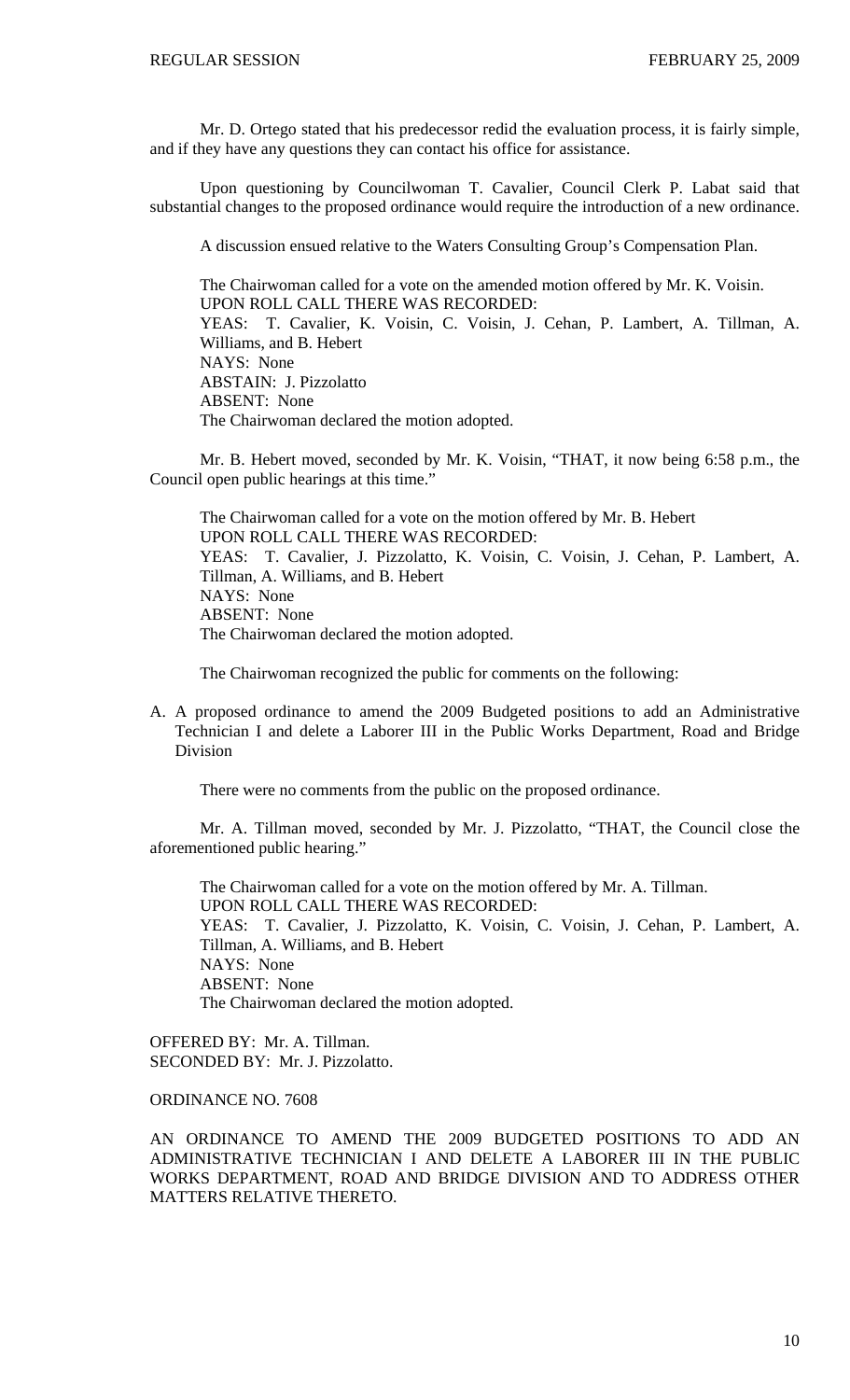# SECTION I

 WHEREAS, the Public Works Department is in need of a receptionist and switchboard operator at the front entrance to Public Works, to receive all visitors and public phone inquires, direct them to the appropriate party, and assist support staff with the increased activity from work orders and capital projects, and

 WHEREAS, the Director of Public Works has reviewed the operational support staff and recommends in the best interest of the department, the addition of an Administrative Technician I and the deletion of one Laborer III in the 2009 Budgeted Positions, and

 WHEREAS, an amendment adding additional recurring funds to the 2009 Operating Budget is not required.

 NOW, THEREFORE BE IT ORDAINED by the Terrebonne Parish Council, on behalf of the Terrebonne Parish Consolidated Government, that the 2009 Budgeted Positions is hereby amended as follows:

### 251-310: PUBLIC WORKS ROAD AND BRIDGE FUND

| <b>JOB CLASSIFICATION</b> | Administrative |  |  |
|---------------------------|----------------|--|--|
|                           | Technician I   |  |  |
| <b>ADOPTED</b>            | 0              |  |  |
| <b>CHANGE</b>             | 1              |  |  |
| <b>AMENDED</b>            | 1              |  |  |
| LEVEL                     | 101 New/53 Old |  |  |
| <b>JOB CLASSIFICATION</b> | Laborer III    |  |  |
| <b>ADOPTED</b>            | 12             |  |  |
| <b>CHANGE</b>             | $-1$           |  |  |
| <b>AMENDED</b>            | 11             |  |  |
| <b>LEVEL</b>              | 101 New/56 Old |  |  |

This ordinance, having been introduced and laid on the table for at least two weeks, was voted upon as follows:

THERE WAS RECORDED:

YEAS: T. Cavalier, J. Pizzolatto, K. Voisin, C. Voisin, J. Cehan, P. Lambert, A. Tillman, A. Williams and B. Hebert. NAYS: None.

ABSTAINING: None.

ABSENT: None.

The Chairwoman declared the ordinance adopted on this, the  $25<sup>th</sup>$  day of February, 2009.

\* \* \* \* \* \* \* \* \*

The Chairwoman recognized the public for comments on the following:

B. A proposed ordinance to amend the 2009 Adopted Budget to recognize the de-obligation of a grant with the Governor's Office of Homeland Security and Emergency Preparedness as well as recognize a grant from the Office of Public Health

There were no comments from the public on the proposed ordinance.

 Mr. K. Voisin moved, seconded by Mr. J. Cehan, "THAT, the Council close the aforementioned public hearing."

 The Chairwoman called for a vote on the motion offered by Mr. K. Voisin. UPON ROLL CALL THERE WAS RECORDED: YEAS: T. Cavalier, K. Voisin, C. Voisin, J. Cehan, P. Lambert, A. Tillman, A. Williams, and B. Hebert NAYS: None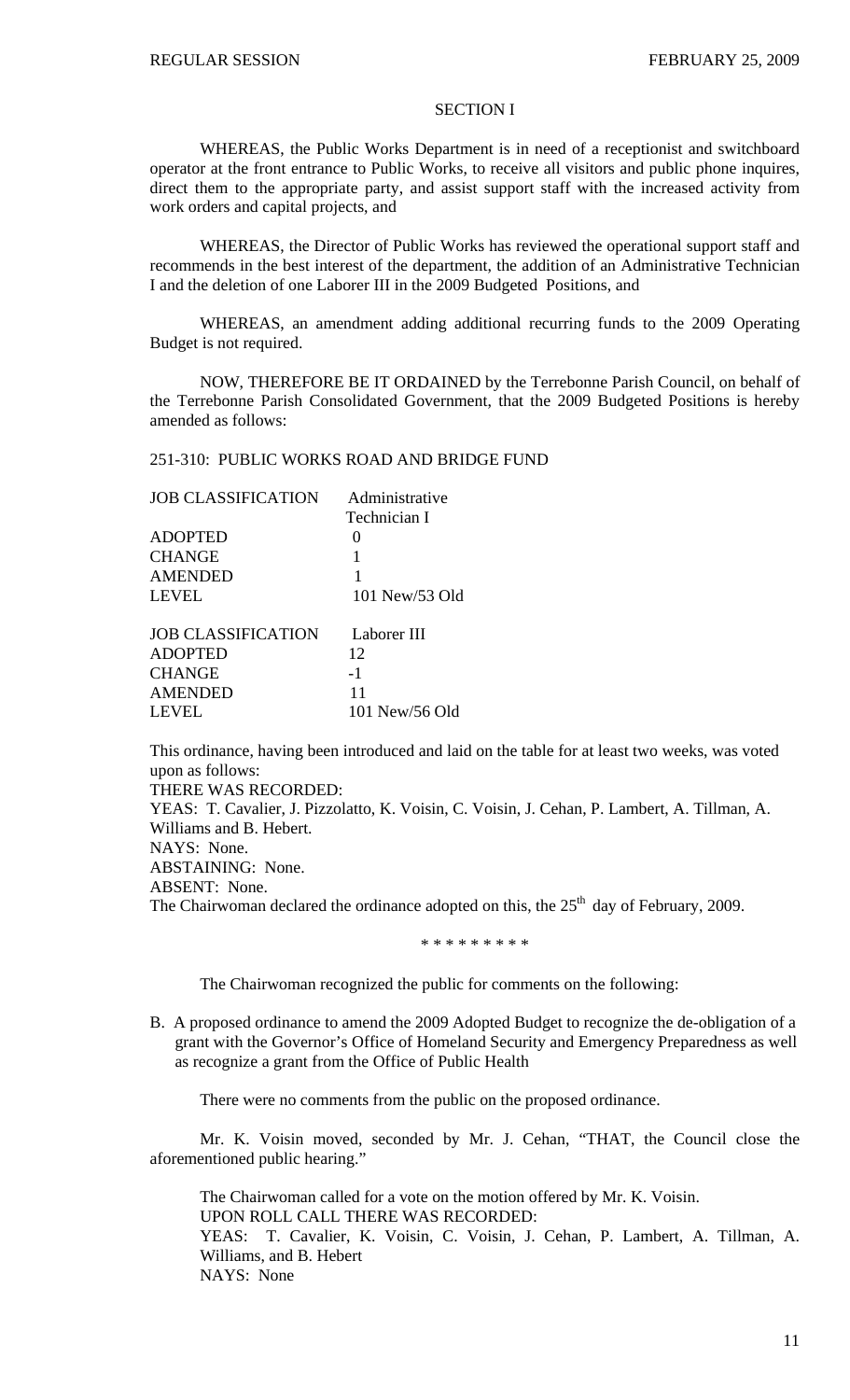ABSENT: J. Pizzolatto The Chairwoman declared the motion adopted.

OFFERED BY: Mr. C. Voisin. SECONDED BY: Mr. J. Cehan.

ORDINANCE NO. 7609

AN ORDINANCE TO AMEND THE 2009 ADOPTED BUDGET SO AS TO RECOGNIZE THE DEOBLIGATION OF A GRANT WITH THE GOVERNOR'S OFFICE OF HOMELAND SECURITY AND EMERGENCY PREPAREDNESS (GOHSEP) AS WELL AS RECOGNIZE A GRANT FROM THE OFFICE OF PUBLIC HEALTH; AND TO ADDRESS OTHER MATTERS RELATIVE THERETO.

- I. Interoperable Communications Deobligation: (\$19,122)
- II. Office of Public Health Grant Award: \$19,513

# SECTION I

WHEREAS, through Ordinance Number 7586 the Parish recognized a grant from the Governor's Office of Homeland Security and Emergency Preparedness in the amount of \$19,122, and

WHEREAS, this grant has been deobligated by the River and Bayou Parishes Mutual Aid and Assistance Task Force, and

WHEREAS, the monies from the original grant will be pooled from the different agencies/parishes back into the Taskforce, which the funds will be handled in the same manner as the Homeland Security Grant funds through the planning district.

BE IT ORDAINED, by the Terrebonne Parish Council, on behalf of the Terrebonne Parish Consolidated Government, that the 2009 Adopted Budget of the Terrebonne Parish Consolidated Government be amended to reflect the Deobligation of the grant award from Governor's Office of Homeland Security and Emergency Preparedness. (Attachment A)

SECTION II

WHEREAS, the Parish has received a grant from the Department of Health and Hospitals Office of Public Health in the amount of \$19,513, which the grant will be paid by August 3, 2009 and

WHEREAS, the purpose of this grant is for the planning and processing of the 48 hour Mass Antibiotic Dispensing plan.

BE IT FURTHER ORDAINED, by the Terrebonne Parish Council, on behalf of the Terrebonne Parish Consolidated Government, that the 2009 Adopted Budget of the Terrebonne Parish Consolidated Government be amended to reflect the grant award from Office of Public Health. (Attachment B)

This ordinance, having been introduced and laid on the table for at least two weeks, was voted upon as follows:

THERE WAS RECORDED:

YEAS: T. Cavalier, K. Voisin, C. Voisin, J. Cehan, P. Lambert, A. Tillman, A. Williams and B. Hebert. NAYS: None. ABSTAINING: None. ABSENT: J. Pizzolatto.

The Chairwoman declared the ordinance adopted on this, the  $25<sup>th</sup>$  day of February, 2009.

\* \* \* \* \* \* \*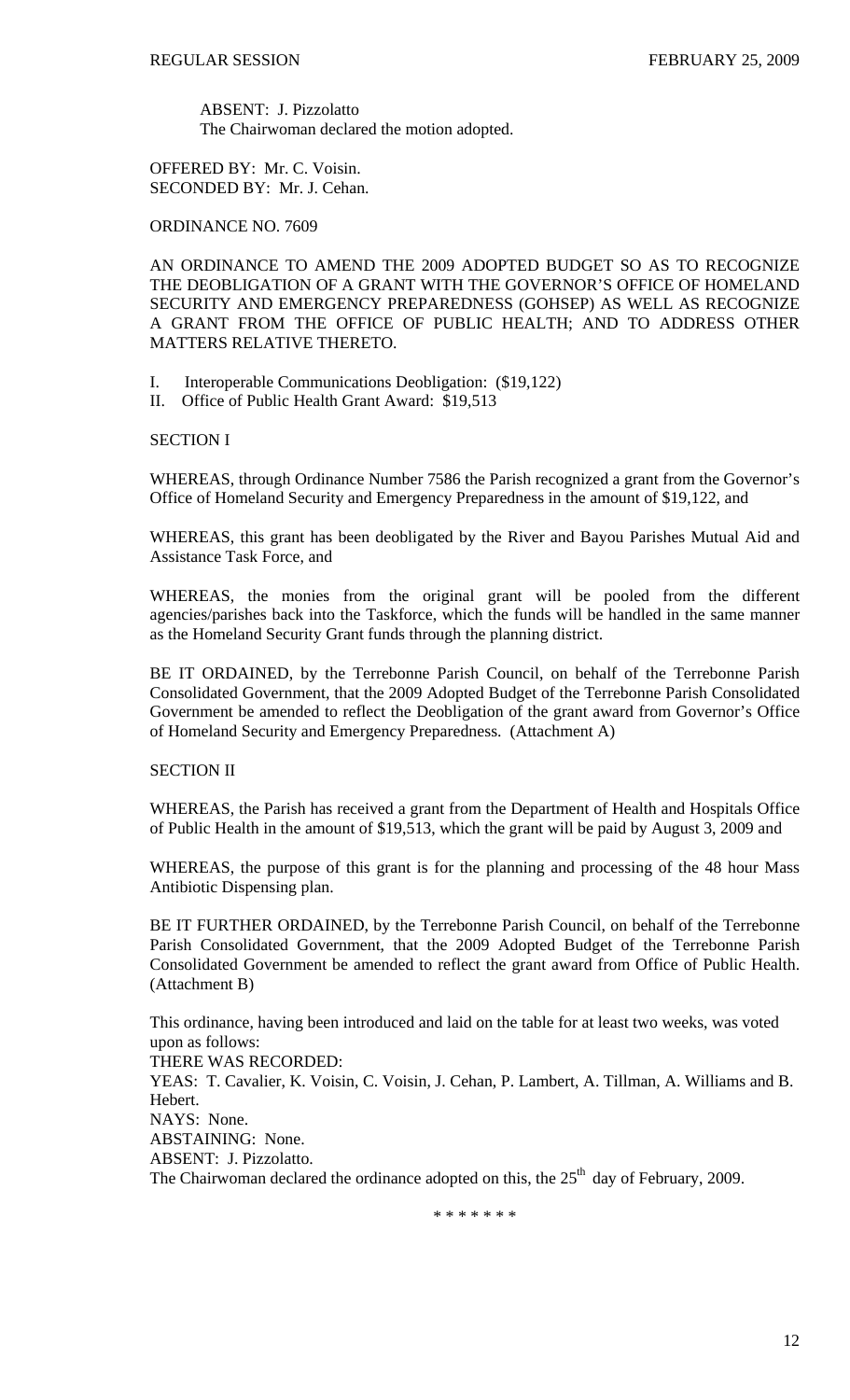# **ATTACHMENT A - Deobligation OEP Grant**

|                                | 2009           |               |         |
|--------------------------------|----------------|---------------|---------|
|                                | <b>Adopted</b> | <b>Change</b> | Amended |
| <b>Communication Equipment</b> | 219,428        | (19.122)      | 200,306 |
| GOHSEP Grant 2008-IO-TB-0011   | (19, 122)      | 19.122        |         |

# **ATTACHMENT B - Office of Public Health OEP Grant**

|                           | 2009                     |               |          |
|---------------------------|--------------------------|---------------|----------|
|                           | <b>Adopted</b>           | <b>Change</b> | Amended  |
| <b>Operating Supplies</b> | 2,200                    | 19,513        | 21,713   |
| OPH - CRI                 | $\overline{\phantom{a}}$ | (19,513)      | (19,513) |

\*\*\*\*\*\*\*\*\*\*

The Chairwoman recognized the public for comments on the following:

C. A proposed ordinance to dedicate and accept Westgate Subdivision, Addendum No. 6, Phase 2 into the Parish Maintenance System, and to incorporate the extensions of Bridgeport Way and Port Royal Way into the Enhanced 911 Emergency Response System

There were no comments from the public on the proposed ordinance.

 Mr. J. Cehan moved, seconded by Mr. C. Voisin, "THAT, the Council close the aforementioned public hearing."

 The Chairwoman called for a vote on the motion offered by Mr. J. Cehan. UPON ROLL CALL THERE WAS RECORDED: YEAS: T. Cavalier, K. Voisin, C. Voisin, J. Cehan, P. Lambert, A. Tillman, A. Williams, and B. Hebert NAYS: None ABSENT: J. Pizzolatto The Chairwoman declared the motion adopted.

OFFERED BY: Mr. K. Voisin. SECONDED BY: Ms. T. Cavalier.

# ORDINANCE NO. 7610

AN ORDINANCE DEDICATING AND ACCEPTING THE MAINTENANCE/OPERATION OF THE STREET(S), DRAINAGE SERVITUDES, UTILITIES, GAS, SEWER, AND RIGHTS-OF-WAY FOR "WESTGATE SUBDIVISION, ADDENDUM NO. 6, PHASE 2" AND TO INCORPORATE THE EXTENSION OF "BRIDGEPORT WAY" AND "PORT ROYAL WAY" INTO THE ENHANCED 911 EMERGENCY RESPONSE SYSTEM FOR THE PURPOSE OF PROVIDING A BETTER MEANS OF LOCATING ADDRESSES; AND TO SET FORTH AN EFFECTIVE DATE FOR THE INCORPORATION OF STREET NAME(S), TO INFORM THE PROPER AGENCIES OF THE STREET NAME(S), AND TO AUTHORIZE THE INSTALLATION OF THE APPROPRIATE STREET SIGN(S), AND TO ADDRESS OTHER MATTERS RELATIVE THERETO.

# SECTION I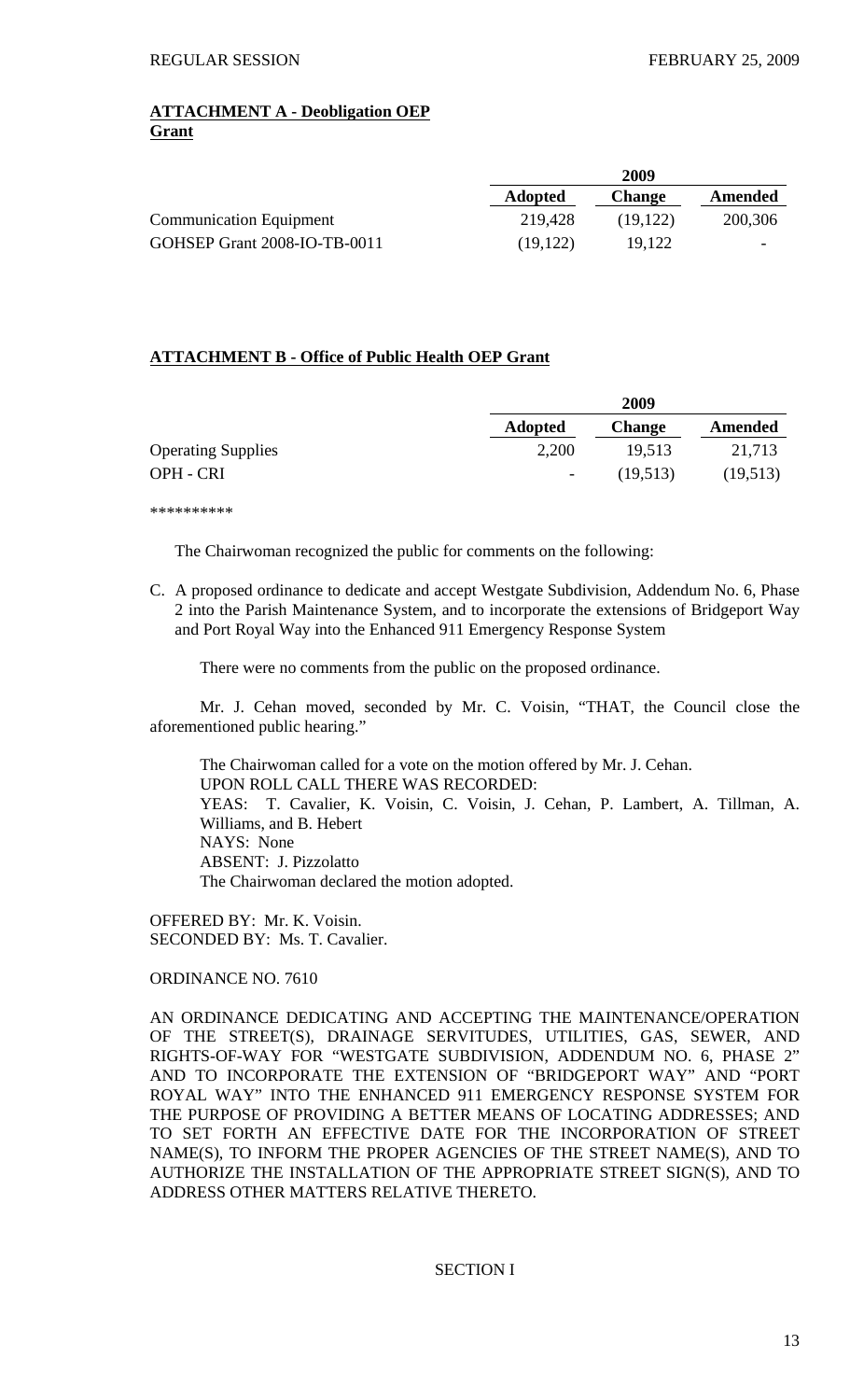BE IT ORDAINED that the Terrebonne Parish Council, on behalf of Terrebonne Parish Consolidated Government, dedicates and accepts the maintenance/operation of the street(s), drainage servitudes, utilities, gas, sewer, and rights-of-way as depicted on a plat, prepared on November 21, 2008 by Milford & Associates, Inc. titled "Westgate Subdivision, Addendum No. 6, Phase 2," a copy of which is attached hereto and made a part hereof;

BE IT FURTHER ORDAINED effective on the  $18<sup>th</sup>$  day of March, 2009, that the extension of "Bridgeport Way" and "Port Royal Way" be incorporated into the Enhanced 911 Emergency Response System;

BE IT FURTHER ORDAINED that a copy of this ordinance be submitted to the Terrebonne Parish Communications Board, local U.S. Postal Services, fire districts, Acadian Ambulance, Terrebonne Parish Sheriff's Office, and any other appropriate agency; and

BE IT FURTHER ORDAINED that the Parish Forces be directed to install the proper street sign on the appropriate street, and that any other actions relative thereto be addressed.

# SECTION II

If any word, clause, phrase, section or other portion of this ordinance shall be declared null, void, invalid, illegal, or unconstitutional, the remaining words, clauses, phrases, sections or other portions of this ordinance shall remain in full force and effect, the provisions of this section hereby being declared to be severable.

This ordinance, having been introduced and laid on the table for at least two weeks, was voted upon as follows: THERE WAS RECORDED: YEAS: T. Cavalier, J. Pizzolatto, K. Voisin, C. Voisin, J. Cehan, P. Lambert, A. Tillman, A. Williams and B. Hebert. NAYS: None. ABSTAINING: None. ABSENT: None. The Chairwoman declared the ordinance adopted on this, the  $25<sup>th</sup>$  day of February, 2009.

\* \* \* \* \* \* \* \* \*

The Chairwoman recognized the public for comments on the following:

D. A proposed ordinance to authorize the acquisition of structures and lands located at 1588 Highway 665 under the terms and conditions of the Terrebonne Parish Hurricane Katrina **HMGP** 

There were no comments from the public on the proposed ordinance.

 Mr. P. Lambert moved, seconded by Mr. K. Voisin, "THAT, the Council close the aforementioned public hearing."

 The Chairwoman called for a vote on the motion offered by Mr. P. Lambert. UPON ROLL CALL THERE WAS RECORDED: YEAS: T. Cavalier, K. Voisin, C. Voisin, J. Cehan, P. Lambert, A. Tillman, A. Williams, and B. Hebert NAYS: None ABSENT: J. Pizzolatto The Chairwoman declared the motion adopted.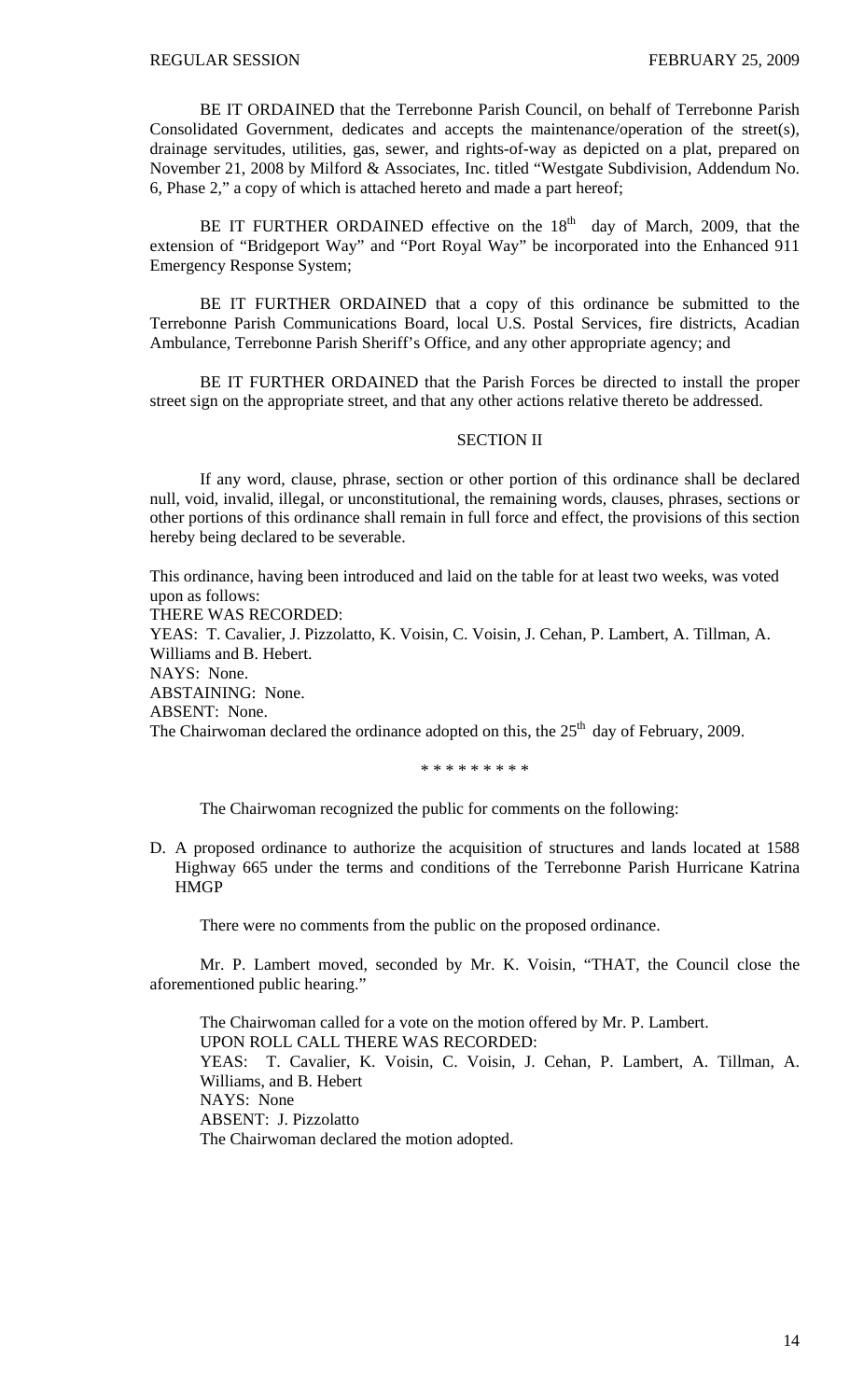OFFERED BY: Mr. P. Lambert. SECONDED BY: Mr. C. Voisin.

ORDINANCE NO. 7611

AN ORDINANCE TO AUTHORIZE THE ACQUISITION OF STRUCTURES AND LANDS UNDER THE TERMS AND CONDITIONS OF THE TERREBONNE PARISH HURRICANE KATRINA HAZARD MITIGATION GRANT PROGRAM (HMGP), PROJECT NO. #1607- 109-0002, PROJECT #0001A; TO AUTHORIZE THE PARISH PRESIDENT TO EXECUTE ANY AND ALL DOCUMENTS NECESSARY TO EFFECT ACQUISITION; AND ADDRESSING OTHER MATTERS RELATIVE THERETO.

WHEREAS, the Terrebonne Parish Consolidated Government, in the implementation of its Hurricane Katrina Hazard Mitigation Grant Program, Project No. #1607-109-0002, Project #0001A, has executed all necessary documents with the following property owner to acquire all structures and lands located at the address and for the amount stipulated below:

Owner(s): Wilsey and Betty Dupre

Address: 1588 Highway 665, Montegut, LA 70377

Appraised Value: \$183,000

Total Project Costs: \$205,980.00

Offer Amount: \$183,350.00

Legal Description: On the right descending bank of Bayou Point Au Chein, but not front theron. Bounded front or east By Wilsey J. Dupre. Bounded rear or west by Wilsey J. Dupre. Lot 60X127' located 127' from Public Road. COB 18/652-and-on the right descending bank of Bayou Point Au Chien. Bounded above by Elie Brunet. Bounded below by Irvey J. Dupre. Having a Frontage 86' by depth survey. Less Lot 60X127'.

WHEREAS, the above listed property owner has agreed to the offer to purchase for the amounts stipulated.

NOW, THEREFORE, BE IT ORDAINED by the Terrebonne Parish Council that authorization is hereby given to acquire the structures and lands listed herein under the terms and conditions of the Terrebonne Parish Hurricane Katrina Hazard Mitigation Grant Program (HMGP), Project No. #1607-109-0002, Project #0001A and

BE IT FURTHER ORDAINED, that the Parish President is hereby authorized to execute any and all documents necessary to effect acquisition.

This ordinance, having been introduced and laid on the table for at least two weeks, was voted upon as follows:

THERE WAS RECORDED:

YEAS: T. Cavalier, K. Voisin, C. Voisin, J. Cehan, P. Lambert, A. Tillman, A. Williams and B. Hebert.

NAYS: None.

ABSTAINING: None.

ABSENT: J. Pizzolatto.

The Chairwoman declared the ordinance adopted on this, the  $25<sup>th</sup>$  day of February, 2009.

\* \* \* \* \* \* \* \* \*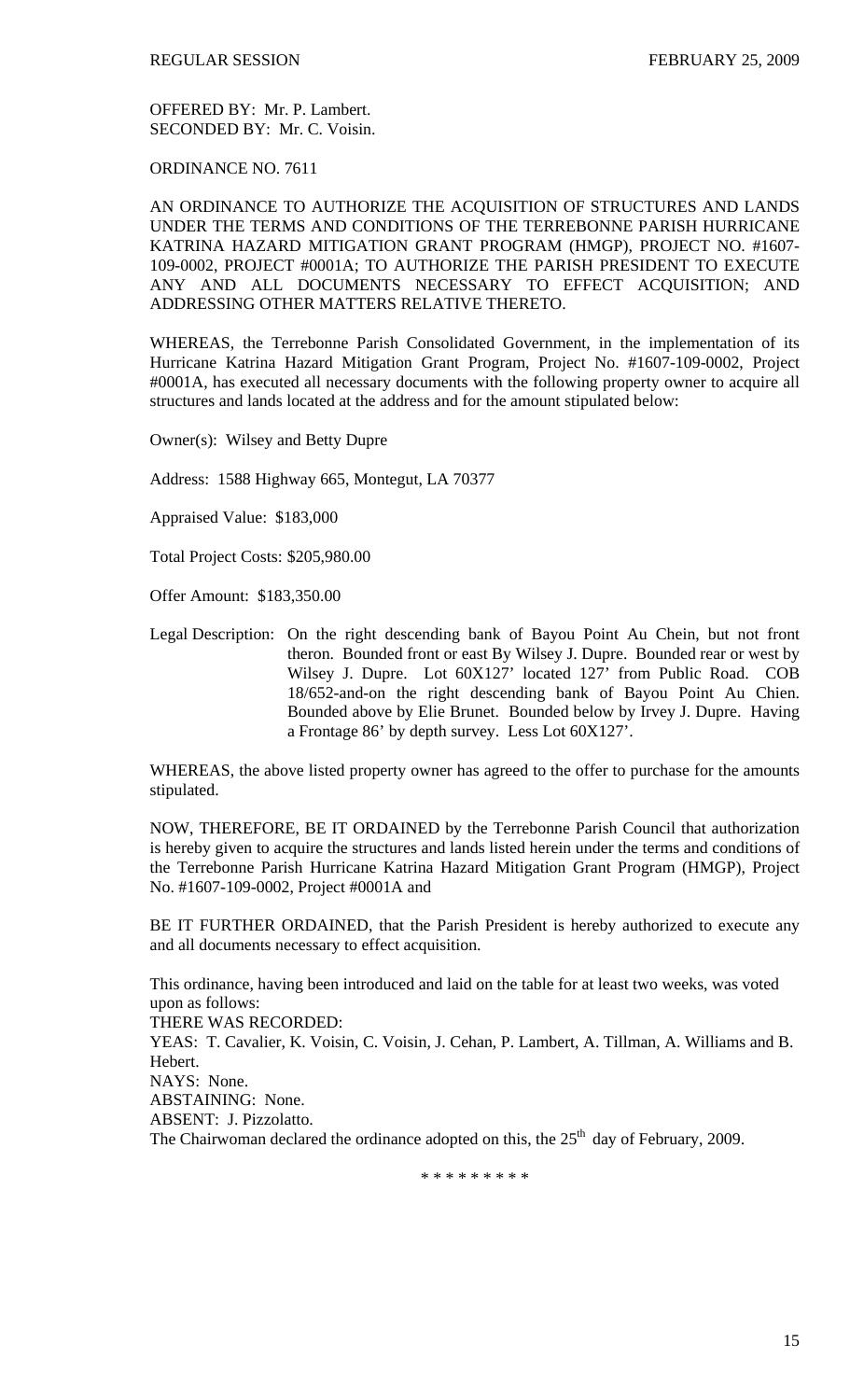The Chairwoman recognized the public for comments on the following:

E. A proposed ordinance to authorize the acquisition of structures and lands located at 300 Hidalgo Drive under the terms and conditions of the Terrebonne Parish Hurricane Katrina **HMGP** 

There were no comments from the public on the proposed ordinance.

 Mr. A. Tillman moved, seconded by Mr. C. Voisin, "THAT, the Council close the aforementioned public hearing."

 The Chairwoman called for a vote on the motion offered by Mr. A. Tillman. UPON ROLL CALL THERE WAS RECORDED: YEAS: T. Cavalier, K. Voisin, C. Voisin, J. Cehan, P. Lambert, A. Tillman, A. Williams, and B. Hebert NAYS: None ABSENT: J. Pizzolatto The Chairwoman declared the motion adopted.

OFFERED BY: Mr. A. Tillman. SECONDED BY: Mr. C. Voisin.

ORDINANCE NO. 7612

AN ORDINANCE TO AUTHORIZE THE ACQUISITION OF STRUCTURES AND LANDS UNDER THE TERMS AND CONDITIONS OF THE TERREBONNE PARISH HURRICANE KATRINA HAZARD MITIGATION GRANT PROGRAM (HMGP), PROJECT NO. #1607- 109-0002, PROJECT #0002A; TO AUTHORIZE THE PARISH PRESIDENT TO EXECUTE ANY AND ALL DOCUMENTS NECESSARY TO EFFECT ACQUISITION; AND ADDRESSING OTHER MATTERS RELATIVE THERETO.

WHEREAS, the Terrebonne Parish Consolidated Government, in the implementation of its Hurricane Katrina Hazard Mitigation Grant Program, Project No. #1607-109-0002, Project #0002A, has executed all necessary documents with the following property owner to acquire all structures and lands located at the address and for the amount stipulated below:

Owner(s): Leslie and Dory Kerbo

Address: 300 Hidalgo Drive, Houma, LA 70363

Appraised Value: \$85,000

Total Project Costs: \$108,835

Offer Amount: \$85,300.10

Legal Description: Lot 1, Block 6, Fairfield Subdivision.

WHEREAS, the above listed property owner has agreed to the offer to purchase for the amounts stipulated.

NOW, THEREFORE, BE IT ORDAINED by the Terrebonne Parish Council that authorization is hereby given to acquire the structures and lands listed herein under the terms and conditions of the Terrebonne Parish Hurricane Katrina Hazard Mitigation Grant Program (HMGP), Project No. #1607-109-0002, Project #0002A; and

BE IT FURTHER ORDAINED, that the Parish President is hereby authorized to execute any and all documents necessary to effect acquisition.

This ordinance, having been introduced and laid on the table for at least two weeks, was voted upon as follows: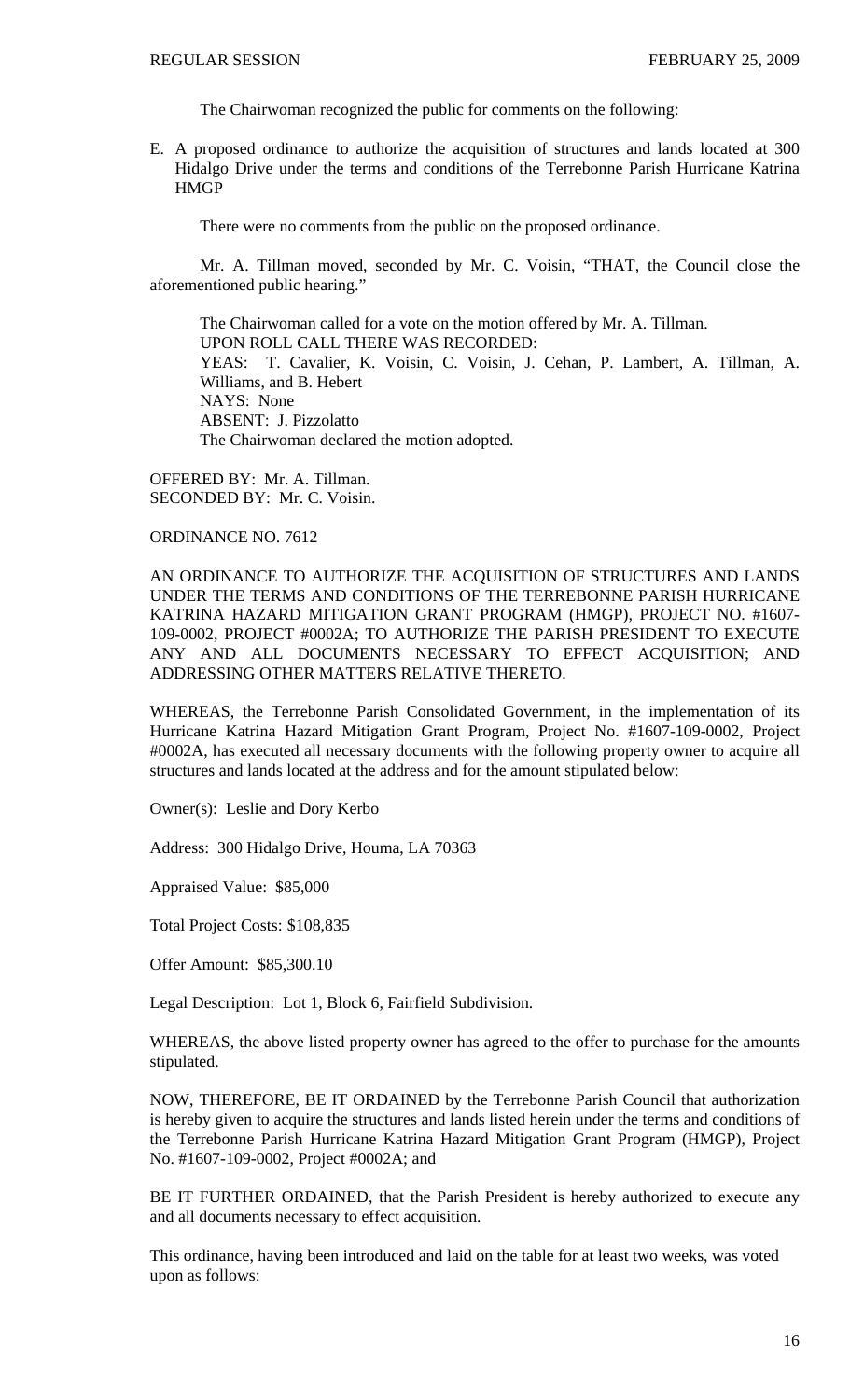#### THERE WAS RECORDED:

YEAS: T. Cavalier, K. Voisin, C. Voisin, J. Cehan, P. Lambert, A. Tillman, A. Williams and B. Hebert. NAYS: None. ABSTAINING: None. ABSENT: J. Pizzolatto. The Chairwoman declared the ordinance adopted on this, the  $25<sup>th</sup>$  day of February, 2009.

\* \* \* \* \* \* \* \* \*

The Chairwoman recognized the public for comments on the following:

F. A proposed ordinance to rezone from R-1 (Single-Family Residential) to C-4 (Transition-Commercial District) property located at 6601 West Park Avenue

There were no comments from the public on the proposed ordinance.

 Mr. B. Hebert moved, seconded by Mr. K. Voisin, "THAT, the Council close the aforementioned public hearing."

 The Chairwoman called for a vote on the motion offered by Mr. B. Hebert. UPON ROLL CALL THERE WAS RECORDED: YEAS: T. Cavalier, J. Pizzolatto, K. Voisin, C. Voisin, J. Cehan, P. Lambert, A. Tillman, A. Williams, and B. Hebert NAYS: None ABSENT: None. The Chairwoman declared the motion adopted.

OFFERED BY: Mr. B. Hebert. SECONDED BY: Mr. K. Voisin.

### ORDINANCE NO. 7613

AN ORDINANCE TO AMEND THE ZONING MAP OF THE PARISH OF TERREBONNE SO AS TO REZONE FROM R-1 (SINGLE-FAMILY RESIDENTIAL DISTRICT) TO C-4 (TRANSITION-COMMERCIAL DISTRICT), LOT 1, BLOCK 1, LISA PARK SUBDIVISION, 6601 WEST PARK AVENUE; HARRY H. AND ANN S. GREEN, APPLICANTS.

WHEREAS, the Terrebonne Parish Council, on behalf of the Terrebonne Parish Consolidated Government, hereby declares that it has adopted a resolution giving notice of intent to adopt the following ordinance hereto; and

WHEREAS, the Terrebonne Parish Council, on behalf of the Terrebonne Parish Consolidated Government, has conducted a public hearing on Wednesday, February 25, 2009; and

WHEREAS, after considering all comments received, if any, the following action is hereby taken.

NOW, THEREFORE, BE IT ORDAINED by the Terrebonne Parish Council, on behalf of the Terrebonne Parish Consolidated Government, that the Zoning Map of the Parish of Terrebonne be hereby amended so as to rezone from R-1 (Single-Family Residential District) to C-4 (Transition-Commercial District), Lot 1, Block 1, Lisa Park Subdivision, 6601 West Park Avenue; Harry H. and Ann S. Green, Applicants.

This ordinance, having been introduced and laid on the table for at least two weeks, was voted upon as follows:

THERE WAS RECORDED:

YEAS: T. Cavalier, J. Pizzolatto, K. Voisin, C. Voisin, J. Cehan, P. Lambert, A. Tillman, A. Williams and B. Hebert.

NAYS: None.

ABSTAINING: None.

ABSENT: None.

The Chairwoman declared the ordinance adopted on this, the  $25<sup>th</sup>$  day of February, 2009.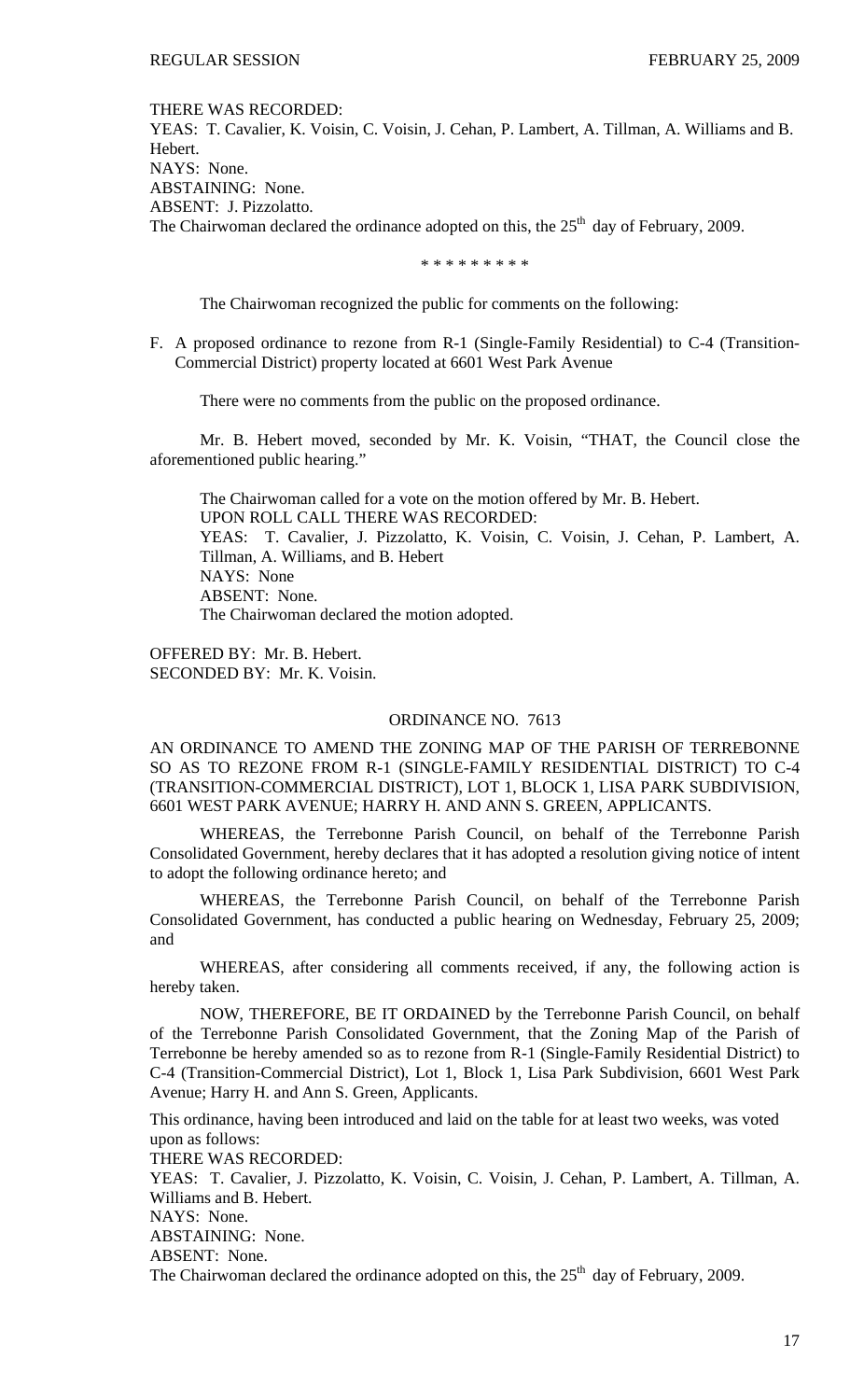#### \* \* \* \* \* \* \* \* \*

The Chairwoman recognized the public for comments on the following:

G. A proposed ordinance to rezone from R-2M (Two-Family Residential District, High Density) to C-2 (General Commercial District) a 3.232-acre tract of property belonging to Dixie Rice Agricultural Corporation, Inc.

There were no comments from the public on the proposed ordinance.

 Mr. B. Hebert moved, seconded by Mr. C. Voisin and Mr. K. Voisin, "THAT, the Council close the aforementioned public hearing."

 The Chairwoman called for a vote on the motion offered by Mr. B. Hebert. UPON ROLL CALL THERE WAS RECORDED: YEAS: T. Cavalier, J. Pizzolatto, K. Voisin, C. Voisin, J. Cehan, P. Lambert, A. Tillman, A. Williams, and B. Hebert NAYS: None ABSENT: None. The Chairwoman declared the motion adopted.

OFFERED BY: Mr. B. Hebert. SECONDED BY: Mr. C. Voisin

### ORDINANCE NO. 7614

AN ORDINANCE TO AMEND THE ZONING MAP OF THE PARISH OF TERREBONNE SO AS TO REZONE FROM R-2M (TWO-FAMILY RESIDENTIAL DISTRICT, HIGH DENSITY) TO C-2 (GENERAL COMMERCIAL DISTRICT), 3.232 ACRE TRACT, PROPERTY BELONGING TO DIXIE RICE AGRICULTURAL CORPORATION, INC., SECTION 101, T17S-R17E, TERREBONNE PARISH, LOUISIANA; DIXIE RICE AGRICULTURAL CORPORATION, INC., APPLICANT.

WHEREAS, the Terrebonne Parish Council, on behalf of the Terrebonne Parish Consolidated Government, hereby declares that it has adopted a resolution giving notice of intent to adopt the following ordinance hereto; and

WHEREAS, the Terrebonne Parish Council, on behalf of the Terrebonne Parish Consolidated Government, has conducted a public hearing on Wednesday, February 25, 2009; and

WHEREAS, after considering all comments received, if any, the following action is hereby taken.

NOW, THEREFORE, BE IT ORDAINED by the Terrebonne Parish Council, on behalf of the Terrebonne Parish Consolidated Government, that the Zoning Map of the Parish of Terrebonne be hereby amended so as to rezone from R-2M (Two-Family Residential District) to C-2 (General Commercial District), 3.232 acre tract, property belonging to Dixie Rice Agricultural Corporation, Inc., Section 101, T17S-R17E, Terrebonne Parish, Louisiana; Dixie Rice Agricultural Corporation, Inc., Applicant.

This ordinance, having been introduced and laid on the table for at least two weeks, was voted upon as follows:

THERE WAS RECORDED:

YEAS: T. Cavalier, J. Pizzolatto, K. Voisin, C. Voisin, J. Cehan, P. Lambert, A. Tillman, A. Williams and B. Hebert.

NAYS: None.

ABSTAINING: None.

ABSENT: None.

The Chairwoman declared the ordinance adopted on this, the  $25<sup>th</sup>$  day of February, 2009.

\* \* \* \* \* \* \* \* \*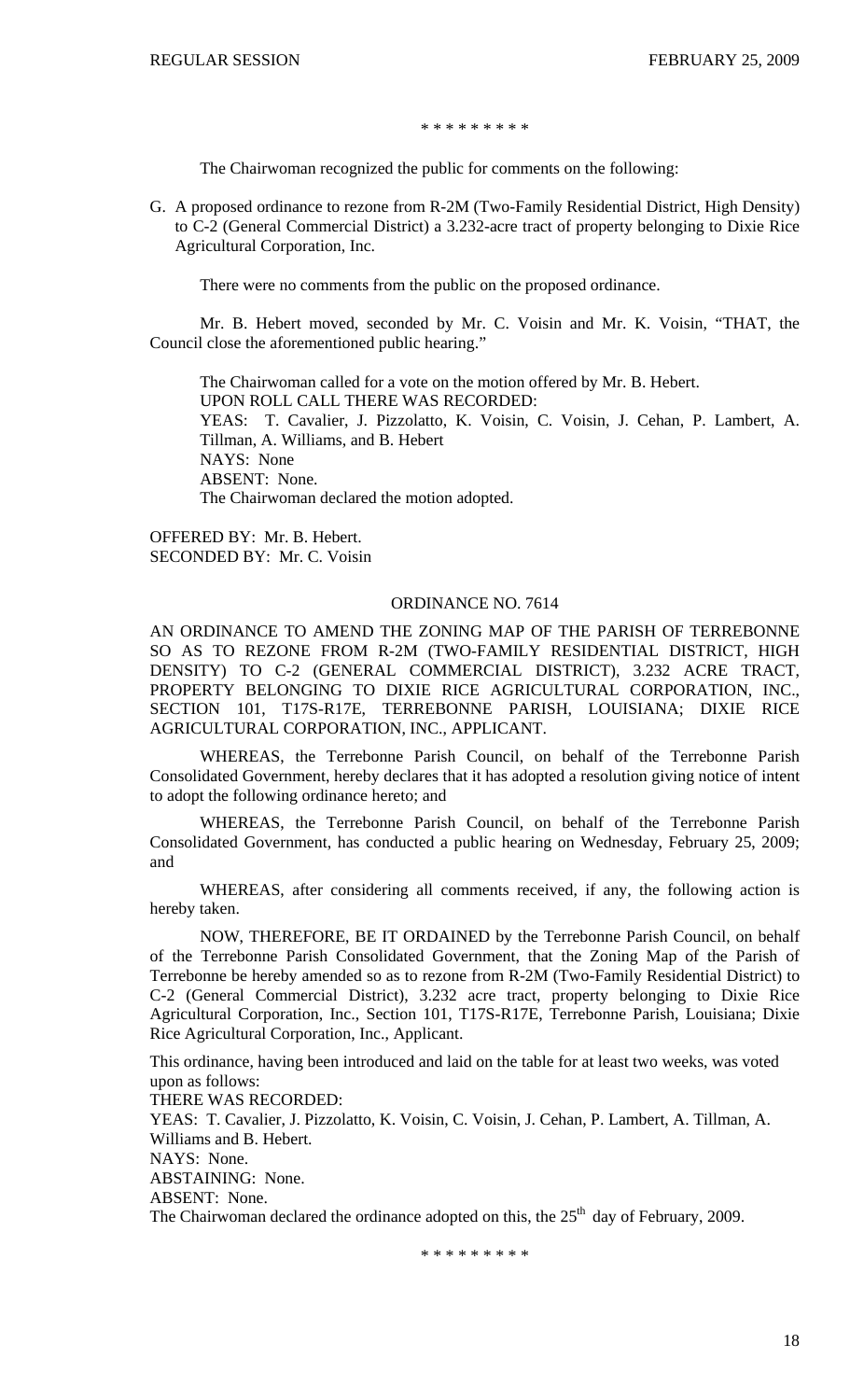The Chairwoman recognized the public for comments on the following:

H. A proposed ordinance to rezone from R-2M (Two-Family Residential District, High Density) to C-2 (General Commercial District) a 3.621-acre tract of property along La. Highway 311 belonging to John L. Saia

There were no comments from the public on the proposed ordinance.

 Mr. J. Cehan moved, seconded by Mr. K. Voisin, "THAT, the Council close the aforementioned public hearing."

 The Chairwoman called for a vote on the motion offered by Mr. J. Cehan. UPON ROLL CALL THERE WAS RECORDED: YEAS: T. Cavalier, J. Pizzolatto, K. Voisin, C. Voisin, J. Cehan, P. Lambert, A. Tillman, A. Williams, and B. Hebert NAYS: None ABSENT: None. The Chairwoman declared the motion adopted.

OFFERED BY: Mr. J. Cehan. SECONDED BY: Mr. K. Voisin.

#### ORDINANCE NO. 7615

AN ORDINANCE TO AMEND THE ZONING MAP OF THE PARISH OF TERREBONNE SO AS TO REZONE FROM R-2M (TWO-FAMILY RESIDENTIAL DISTRICT, HIGH DENSITY) TO C-2 (GENERAL COMMERCIAL DISTRICT), TRACT A CONSISTING OF 3.621 ACRES ALONG LA HIGHWAY 311, SECTION 101, T17S-R17E, TERREBONNE PARISH, LOUISIANA; JOHN L. SAIA, APPLICANT.

WHEREAS, the Terrebonne Parish Council, on behalf of the Terrebonne Parish Consolidated Government, hereby declares that it has adopted a resolution giving notice of intent to adopt the following ordinance hereto; and

WHEREAS, the Terrebonne Parish Council, on behalf of the Terrebonne Parish Consolidated Government, has conducted a public hearing on Wednesday, February 25, 2009; and

WHEREAS, after considering all comments received, if any, the following action is hereby taken.

NOW, THEREFORE, BE IT ORDAINED by the Terrebonne Parish Council, on behalf of the Terrebonne Parish Consolidated Government, that the Zoning Map of the Parish of Terrebonne be hereby amended so as to rezone from R-2M (Two-Family Residential District) to C-2 (General Commercial District), Tract A consisting of 3.621 acres along LA Highway 311, Section 101, T17S-R17E, Terrebonne Parish, Louisiana; John L. Saia, Applicant.

This ordinance, having been introduced and laid on the table for at least two weeks, was voted upon as follows:

THERE WAS RECORDED:

YEAS: T. Cavalier, J. Pizzolatto, K. Voisin, C. Voisin, J. Cehan, P. Lambert, A. Tillman, A. Williams and B. Hebert.

NAYS: None.

ABSTAINING: None.

ABSENT: None.

The Chairwoman declared the ordinance adopted on this, the  $25<sup>th</sup>$  day of February, 2009.

\* \* \* \* \* \* \* \* \*

Mr. B. Hebert moved, seconded by Mr. J. Cehan, "THAT, the Council continue with the regular order of business."

 The Chairwoman called for a vote on the motion offered by Mr. B. Hebert. UPON ROLL CALL THERE WAS RECORDED: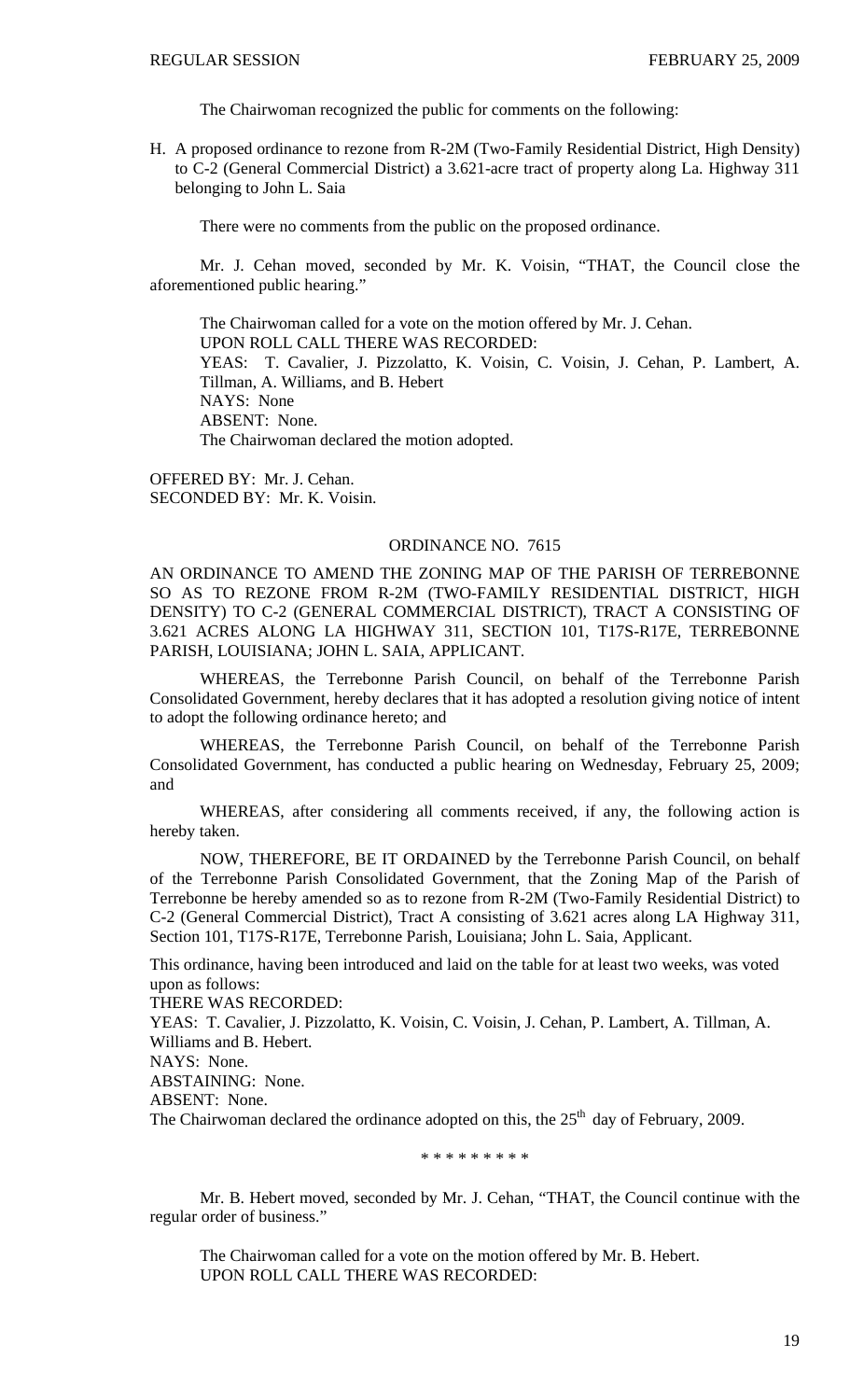YEAS: T. Cavalier, K. Voisin, C. Voisin, J. Cehan, P. Lambert, A. Tillman, A. Williams, and B. Hebert NAYS: None ABSENT: J. Pizzolatto The Chairwoman declared the motion adopted.

 Chairwoman A. Williams stated that agenda items 2A – Mr. Nolan Bernard and 2B – Mr. S.P. LaRussa - wishing to address the Council had been pulled as per the speakers' requests.

 The Chairwoman recognized Mr. Mickey Fonseca, Magnolia Drive resident, who thanked the Council for establishing the non-alcoholic area for the Mardi Gras parades. He requested that an area be established on the east side of Houma.

 The Chairwoman recognized Mr. Ted Ponville, Point Street resident, who requested that the zoning regulations at 1500 Point Street be enforced.

 The Chairwoman recognized Mr. John Watson, High Street resident, who expressed his concerns relative to the business at 1500 Point Street misusing the zoning that is currently in effect and requested that the regulations be enforced.

 Councilman A. Tillman requested Administration, as soon as possible, send Submar a letter informing them that they need to cease and desist storing the materials on the property at 1500 Point Street and that they are in violation of that particular regulations, as soon as possible.

 Councilman K. Voisin stated that the laws that are currently on the books need to be enforced, until such time as it decided that the law needs to be changed.

 Upon questioning by Councilman B. Hebert, Parish President M. Claudet stated that Submar had indicated that if they would move, they would move out of the Parish. He stated that a meeting with residents near Submar would be held on 3/10/09 at 5:30 p.m. in the Council Meeting Room.

 The Chairwoman recognized Mr. Reggie Bourg, Bourg resident, who expressed his concerns relative to the CDBG scoping meeting not being aired for residents to view and offer their input. He questioned how residents will understand how this program works if they are not a part of the discussion and information process.

 Parish President M. Claudet stated that he would look into having the CDBG scoping meeting that was recently held in the Council Meeting Room aired on TPTV. He stated that there is another meeting tomorrow at 5:30 p.m. at the Municipal Auditorium, and at least one more scoping meeting that will be held to give the public an opportunity to participate.

 Councilman K. Voisin encouraged residents to utilize the Internet to obtain information regarding grants and funds being made available for Terrebonne Parish.

 Mr. A. Tillman moved, seconded by Mr. J. Pizzolatto, "THAT, the Council approve the following street light list:

INSTALL SIX (6) 250W HPS W/HPS COBRA HEAD W/10' MAST ON WEATHERFORD DR, OFF HIGHWAY 311, FOR THE WEATHERFORD FACILITY (SEE ATTACHED LIGHTING LAYOUT); RLD #2; ENTERGY; ARLANDA WILLIAMS."

The Chairwoman called for a vote on the motion offered by Mr. A. Tillman. UPON ROLL CALL THERE WAS RECORDED: YEAS: T. Cavalier, J. Pizzolatto, K. Voisin, C. Voisin, J. Cehan, P. Lambert, A. Tillman, A. Williams, and B. Hebert NAYS: None ABSENT: None The Chairwoman declared the motion adopted.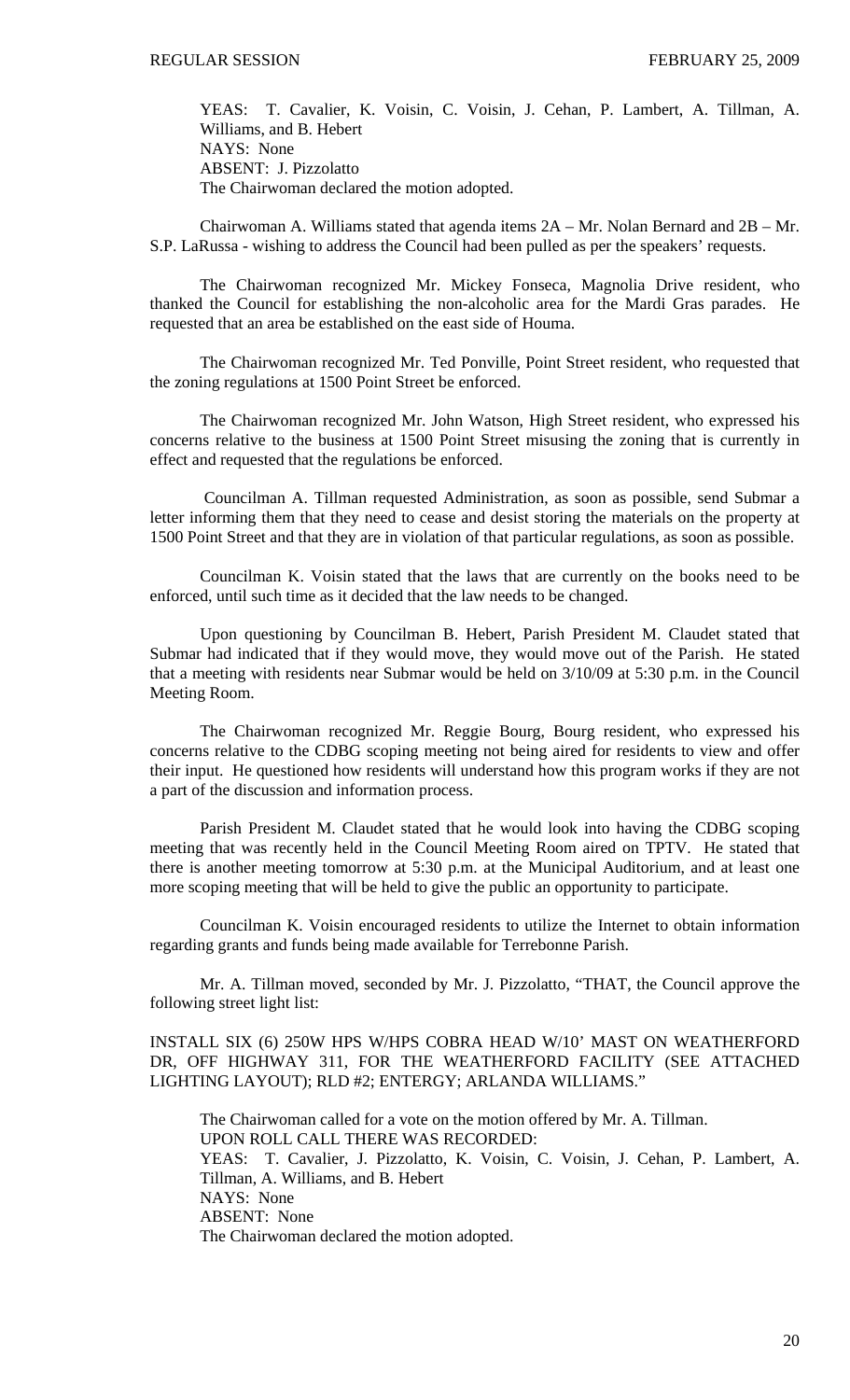Ms. T. Cavalier moved, seconded by Mr. J. Cehan, "THAT, the Council keep nominations open for the expired term of Mr. Robert LeBouef on the Bayou Blue Fire Protection District Board."

 The Chairwoman called for a vote on the motion offered by Ms. T. Cavalier. UPON ROLL CALL THERE WAS RECORDED: YEAS: T. Cavalier, J. Pizzolatto, K. Voisin, C. Voisin, J. Cehan, P. Lambert, A. Tillman, A. Williams, and B. Hebert NAYS: None ABSENT: None The Chairwoman declared the motion adopted.

Mr. K. Voisin moved, seconded by Mr. B. Hebert, "THAT, the Council keep nominations

open for two weeks for the expired terms of Mr. Thomas Thibodaux, Jr., Mrs. Tina Thibodaux, and Mr. Chris Authement on the Fire Protection District No. 8 Board."

 The Chairwoman called for a vote on the motion offered by Mr. K. Voisin. UPON ROLL CALL THERE WAS RECORDED: YEAS: T. Cavalier, J. Pizzolatto, K. Voisin, C. Voisin, J. Cehan, P. Lambert, A. Tillman, A. Williams, and B. Hebert NAYS: None ABSENT: None The Chairwoman declared the motion adopted.

Mr. C. Voisin moved, seconded by Mr. J. Pizzolatto, "THAT, the Council open nominations for two weeks for the three appointments to the South Louisiana Wetlands Discovery Center Commission."

 The Chairwoman called for a vote on the motion offered by UPON ROLL CALL THERE WAS RECORDED: YEAS: T. Cavalier, J. Pizzolatto, K. Voisin, C. Voisin, J. Cehan, P. Lambert, A. Tillman, A. Williams, and B. Hebert NAYS: None ABSENT: None The Chairwoman declared the motion adopted.

Mr. K. Voisin moved, seconded by Ms. T. Cavalier, "THAT, the Council hold nominations open for two weeks for the vacancy on the Hospital Service District No. 1 Board, to replace Ms. Jerri Smitko, who resigned."

 The Chairwoman called for a vote on the motion offered by Mr. K. Voisin. UPON ROLL CALL THERE WAS RECORDED: YEAS: T. Cavalier, K. Voisin, C. Voisin, J. Cehan, P. Lambert, A. Tillman, A. Williams, and B. Hebert NAYS: J. Pizzolatto ABSENT: None The Chairwoman declared the motion adopted.

 Upon questioning by Councilman P. Lambert, Capital Projects Administrator A. Levron explained that while no construction has taken place on the Toussaint-Foret Bridge there has been some activity. He stated that a contractor was hired to do an evaluation of the structural damage to the bridge and experienced some difficulty in obtaining a licensed diver to dive down to inspect the piles under water. He said that has been done and the report was received. He stated it is anticipated to get preliminary plans within the next ten to fourteen days to repair the bridge. He stated that project should be put out for bid within the next thirty days.

 Mr. P. Lambert moved, seconded by Mr. A. Tillman and Mr. J. Cehan, "THAT, because of damages incurred during Hurricane Gustav and the subsequent closure of the Toussaint-Foret Bridge, the Council declare the much-needed repairs to the Toussaint-Foret Bridge an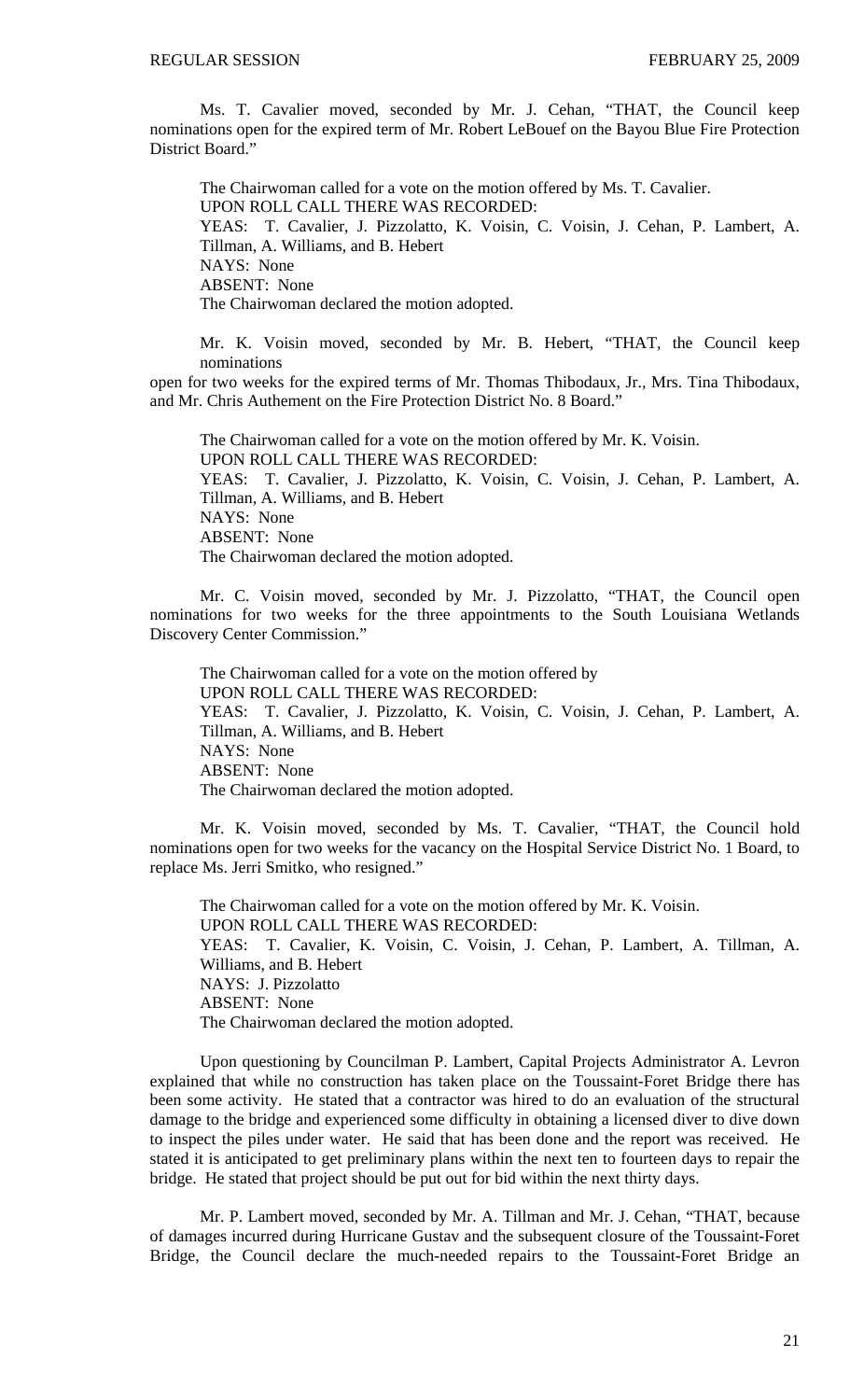emergency situation and that the emergency status of the bridge repairs remain until the bridge repairs are completed and the bridge is once again operable."

The Chairwoman called for a vote on the motion offered by Mr. P. Lambert. UPON ROLL CALL THERE WAS RECORDED: YEAS: T. Cavalier, J. Pizzolatto, K. Voisin, C. Voisin, J. Cehan, P. Lambert, A. Tillman, A. Williams, and B. Hebert NAYS: None ABSENT: None The Chairwoman declared the motion adopted.

 Councilman J. Cehan stated he was contacted by Mr. Jarred Toups with Oilstates Skagit Smatco inviting the Council and public to the grand opening of their new 20,000 square foot machine shop on Thursday, March 12, 2009 for a lunchtime barbeque celebration. He said visitors could come by earlier for a tour of the facility.

 Councilwoman T. Cavalier announced that the Advisory Committee for Disability Affairs meeting that was scheduled for tomorrow, Thursday, February 26, 2009 is being postponed until March.

 Chairwoman A. Williams announced that the first set of Council committee meetings in March has been rescheduled for Thursday, March 5, 2009, beginning at 5:30 p.m.

Parish President M. Claudet announced the following:

- The CCBG scoping meeting tomorrow, February 26, 2009 at 5:30 at the Houma Municipal Auditorium and the public is invited to attend.
- The Bayou LaCarpe Bridge on Highway 661 will be closing from 9:00 a.m. to 2:00 p.m. daily from March 2 to March 14, 2009, excluding March 7 and 8.
- The preliminary sales taxes reports for February were up  $9\frac{1}{2}\%$  and motor vehicles sales taxed are up 4%
- The Storm Warning, America's Last Stand event on May 30 and June 1, 2009 in downtown Houma at the Port
- La. Coastal Hazard Mitigation Guide Book Workshop open to the public on Wednesday, March 25, 2009 at Main Library, from 9:30 a.m. to 1:00 p.m.
- The Cleanest City Competition at the end of the month
- Attempting to revive the "Adopt a Plot" program.

No action was necessary on agenda item 7A – Information List.

 Mr. A. Tillman moved, seconded Unanimously, "THAT, the Council concur with the Administration to cosponsor the Terrebonne Parish Branch NAACP Youth Council's Black History Month Program to be held on March 1, 2009 in the Dumas Auditorium."

 The Chairwoman called for a vote on the motion offered by Mr. A. Tillman. UPON ROLL CALL THERE WAS RECORDED: YEAS: T. Cavalier, J. Pizzolatto, K. Voisin, C. Voisin, J. Cehan, P. Lambert, A. Tillman, A. Williams, and B. Hebert NAYS: None ABSENT: None The Chairwoman declared the motion adopted.

 The Chairwoman recognized Ms. Diane Collins, NAACP Youth Director, who thanked the Council and Parish President for the support of the NAACP annual Black History Program for the Youth. She stated that Dumas is an historical place and encouraged that it be kept up to keep it that way.

Parish President M. Claudet gave a status report on the following matters: